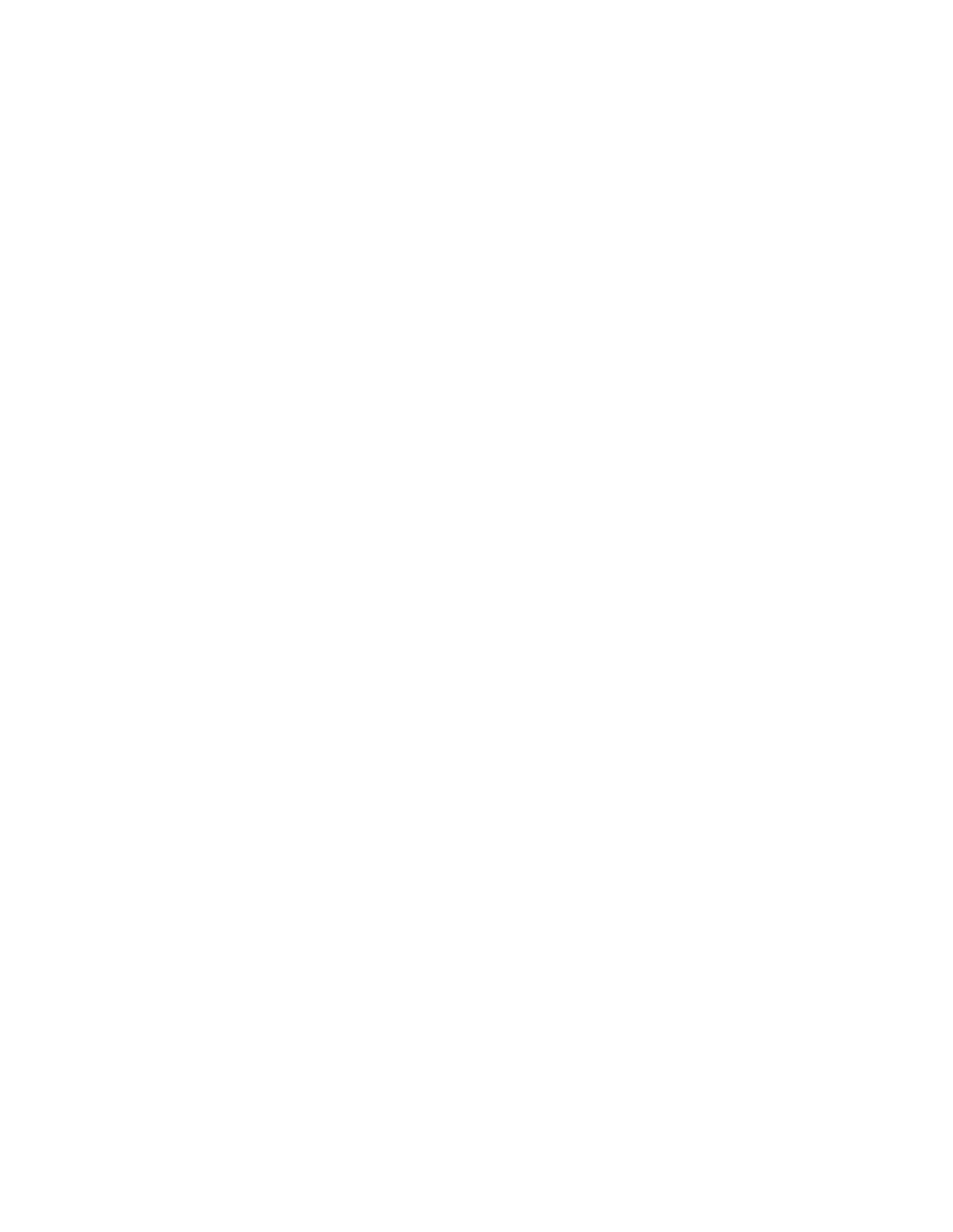## **Prepared By:**

| $\mathbf{r}$<br>$\sim$<br>Lance Larsen |  |
|----------------------------------------|--|
|                                        |  |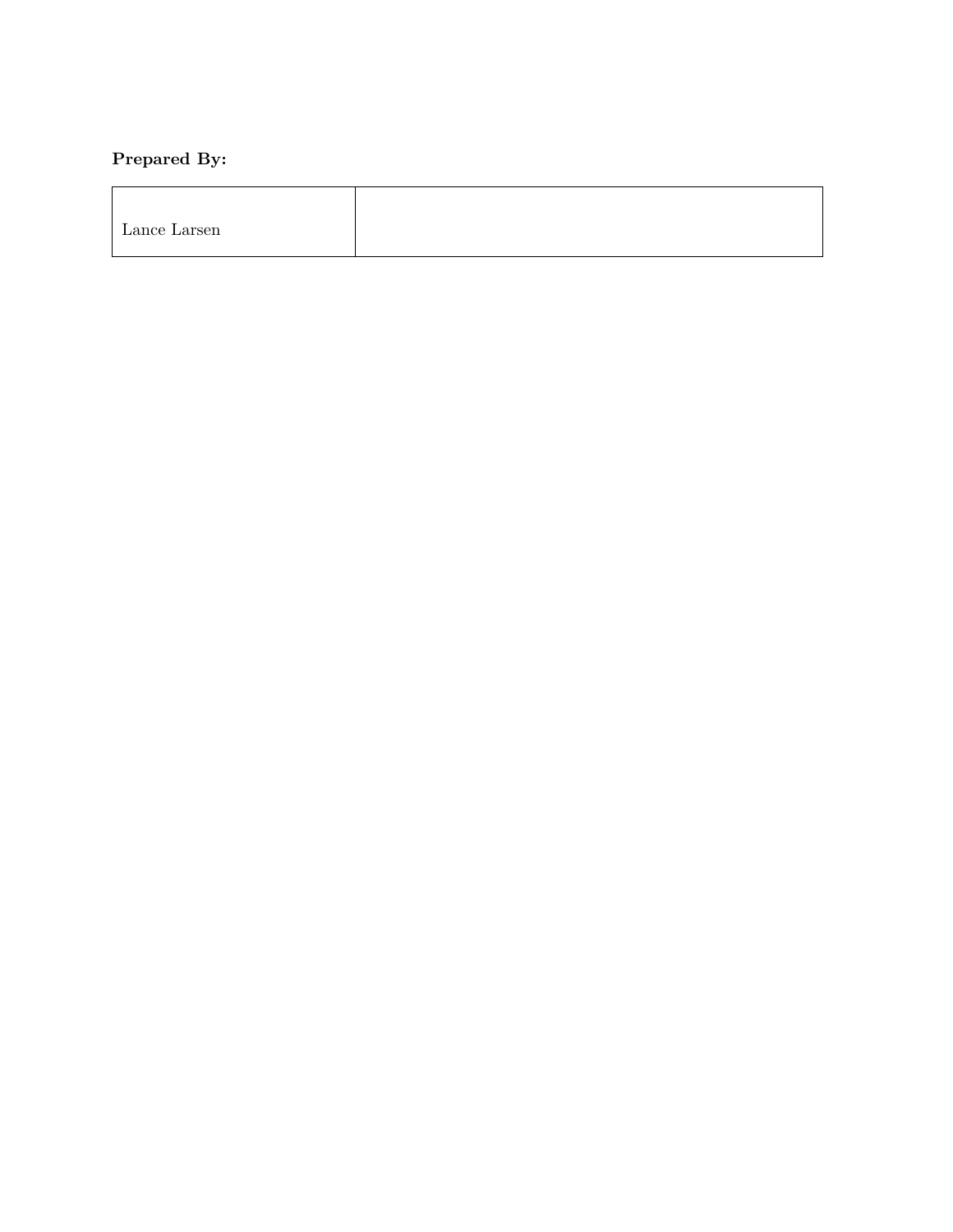#### Table 0.2: Revision History

| Issue No. Section |              | Description       |
|-------------------|--------------|-------------------|
|                   | All sections | Initial Revision. |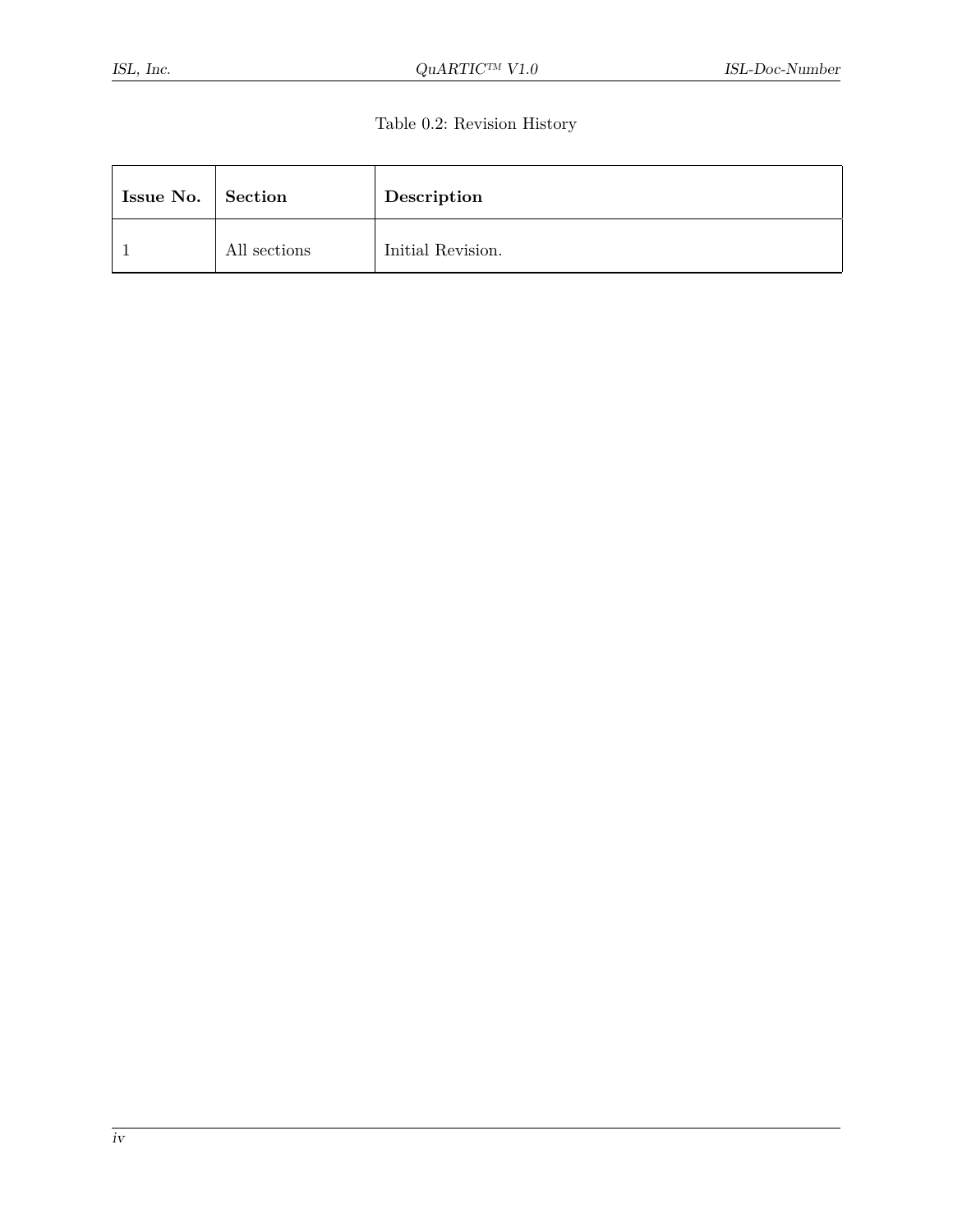## **Table of Contents**

| $\mathbf{1}$   |     | <b>Introduction</b> |                                                     | 1               |
|----------------|-----|---------------------|-----------------------------------------------------|-----------------|
| $\overline{2}$ |     |                     | <b>Using QuARTIC™</b>                               | 4               |
|                | 2.1 |                     |                                                     | $\overline{4}$  |
|                | 2.2 |                     |                                                     | $\overline{4}$  |
|                |     | 2.2.1               |                                                     | $6\phantom{.}6$ |
|                | 2.3 |                     |                                                     | $6\phantom{.}6$ |
|                |     | 2.3.1               |                                                     | 8               |
|                |     | 2.3.2               |                                                     | 11              |
|                |     | 2.3.3               |                                                     | 11              |
|                | 2.4 |                     |                                                     | 11              |
|                |     | 2.4.1               |                                                     | 12              |
|                |     | 2.4.2               |                                                     | 12              |
|                |     |                     | 2.4.2.1                                             | 13              |
|                |     |                     | 2.4.2.1.1                                           | 13              |
|                |     |                     | 2.4.2.2                                             | 15              |
|                |     |                     | 2.4.2.2.1<br>Equation Blocks Create 'Param' Objects | 16              |
|                |     |                     | 2.4.2.2.2                                           | 16              |
|                |     |                     | 2.4.2.2.3                                           | 19              |
|                |     |                     | Inserting latex between equations<br>2.4.2.2.4      | 21              |
|                |     |                     | 2.4.2.2.5                                           | 21              |
|                |     |                     | 2.4.2.3                                             | 22              |
|                |     | 2.4.3               |                                                     | 22              |
|                |     | 2.4.4               |                                                     | 23              |
|                |     | 2.4.5               |                                                     | 24              |
|                |     | 2.4.6               |                                                     | 25              |
|                |     | 2.4.7               |                                                     | 26              |
|                |     |                     | 2.4.7.1                                             | 26              |
|                |     |                     | 2.4.7.2                                             | 28              |
| 3              |     |                     | <b>Debugging QuARTIC Template Errors</b>            | 29              |
|                | 3.1 |                     |                                                     | 30              |
|                | 3.2 |                     |                                                     | 31              |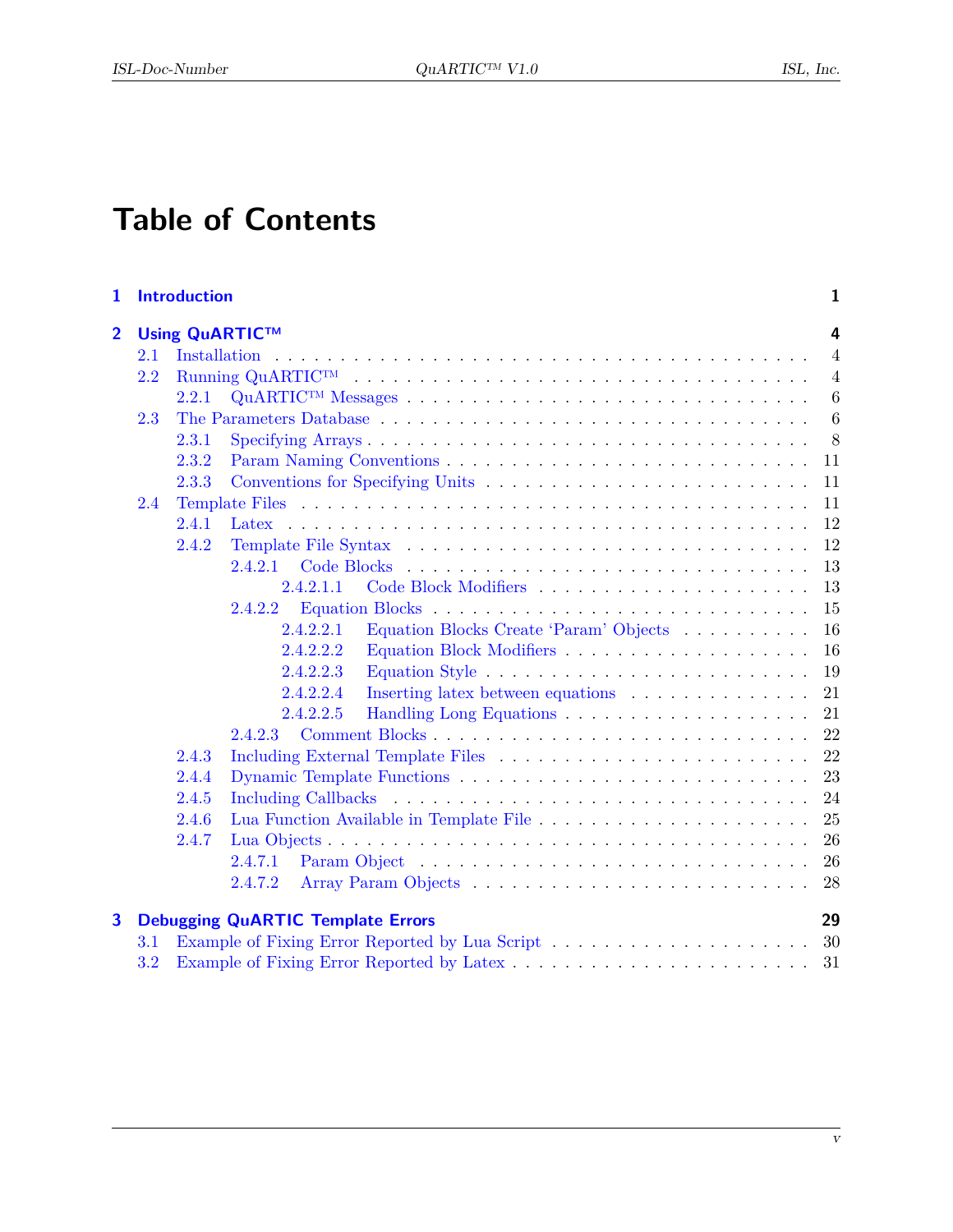## <span id="page-5-0"></span>**1 Introduction**

 $\text{QuARTIC}^{\text{TM}}$  is a tool for including live calculations in an engineering calculation document. It was specifically designed for analytical model development to maintain consistency between design information, the model calculation notebook, which is used to calculate the various parameters used in a simulation model, and the model itself. Modules are available for integration with analysis tools like TRACE and RELAP5.

Maintaining consistency between the design information, the calculation notebook, and the model, in order to maintain high quality standards, is typically a time consuming and error prone process. QuARTIC™ was designed to make that process less error prone and labor intensive so that the burden of quality assurance is significantly reduced allowing projects to progress more quickly with higher confidence in the quality of the models that are developed.

A typical method of model development and documentation includes the following process, using a TRACE model as an example. First the information needed to build the model, such as plant geometry and materials, reactor kinetics parameters, safety system control logic information, etc, is gathered. Next, the information that was gathered in the first step is used to calculate required TRACE model inputs, such as volumes, flow areas, cell lengths, etc. The calculated data is then used to populate the TRACE model components. Documentation of the model often follows as a separate step. This typical approach to TRACE model development is depcited in Figure [1.1.](#page-6-0) This includes three primary deliverables:

- 1. The calculations performed to generate the model perhaps performed in a tool like excel.
- 2. Documentation of the calculations used to generate the model.
- 3. The model that is used to perform simulations.

The circular boundaries in Figure [1.1](#page-6-0) represent interfaces between the deliverables in the the typical process where manual effort is required in order to keep the deliverables consistent. This approach introduces significant potential for the following types of errors:

- Transcription errors may occur, where values are not transferred correctly between the different deliverables.
- Calculation dependency errors can occur where a value is update in the calculations, but values in dependent calculations are missed and not updated appropriately.
- Changes in the equations used in the calculation tool may not get transferred to the documentation.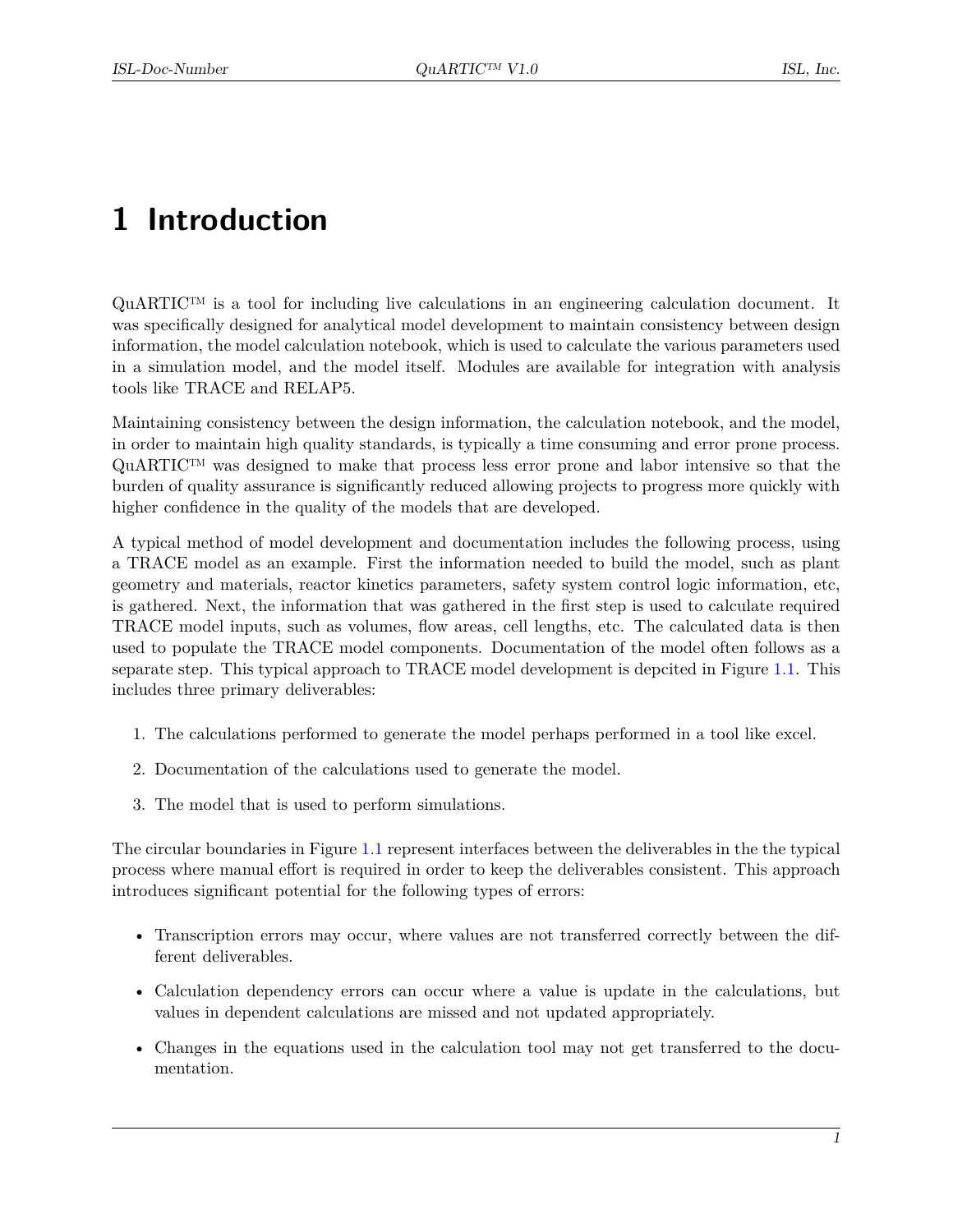<span id="page-6-0"></span>

Figure 1.1: Typical Model Development Process

• Failure to transfer changes that occur in one of the deliverable items to the other deliverables.

Because of the potential for errors, significant time must be spent in the review process *just to verify consistency*. Keeping the deliverables consistent proves to be a difficult challenge, and review can be a time consuming (costly) process. Because of the burden of review, making small improvements to the model can require significant effort.

QuARTIC<sup>™</sup> improves this process significantly by:

- 1. Including inputs in a parameters database (spreadsheet document), that becomes a single point to references for all inputs needed to develop the model. Each parameter is given a unique variable so that the parameter can be used in symbolic calculations.
- 2. Allowing symbolic calculations, which are expanded using values from the parameters database, to be embedded directly in the documentation rather than in an external tool like excel.
- 3. Ouput values that are model parameters are identified and written to an CSV file which provides a summary of the key calculated values.
- 4. QuARTIC<sup>™</sup> modules are available for some tools that allow QuARTIC<sup>™</sup> to automatically insert calculated parameters into the model to simplify the process of maintaining consistency between the documentation and the model.

The improved process is depicted in Figure [1.2.](#page-7-0)

The process of gathering the information necessary to build the model is still a manual process, as well as the process of setting up the symbolic equations in the calculation notebook. But there is no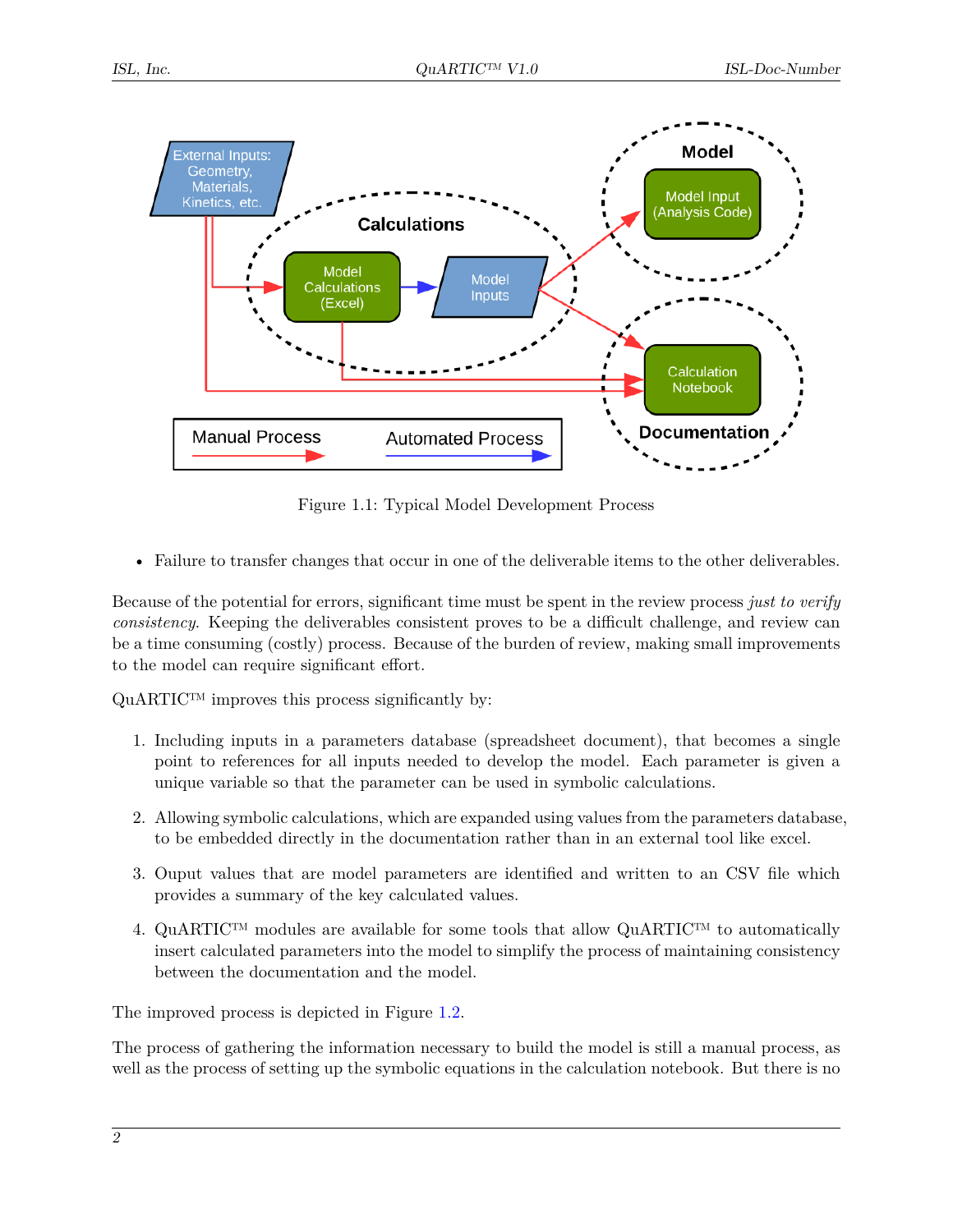<span id="page-7-0"></span>

Figure 1.2: Improved TRACE Model Development Process

longer the need for a separate tool for performing calculations and documenting the calculations, so the calculation notebook is consistent with the actual calculations by definition. In addition, for analysis tools with a supporting  $\text{QuARTIC}^{\text{TM}}$  module, the model parameters calculated in the notebook can be configured to automatically populate the model. In order to achieve this goal,  $\mathbf{QuARTIC^{TM}}$  is built on top of the following technologies:

- 1. Parameters are read from a set of CSV files which may be exported from a spreadsheet tool such as excel or libreoffice calc. Details about the format of the parameters database can be found in Section [2.3.](#page-10-1)
- 2. The calculation notebook is written in latex format with embedded scripting for calculations and other automation tasks. There are a few different programs available that process latex files and convert them to PDF. For QuARTIC™, the lualatex processor is used. Latex is a powerful text based technical documentation language that is commonly used for technical papers and books. Many resources for writing latex can be found on the internet. The latex file with embedded scripting is referred to as a template file in this documentation since the template file must be preprocessed by the  $\text{QuARTIC}^{\text{TM}}$  scripts to generate an actual latex file that can then be processed by lualatex to generate the final PDF document. Section [2.4](#page-15-2) provides instructions for building latex template files.
- 3. Lua is used as an embedded scripting language inside the template files for generating dynamic content (such as calculations). The Lua commands that are available for use within a template are described in Section [2.4.7.](#page-30-0)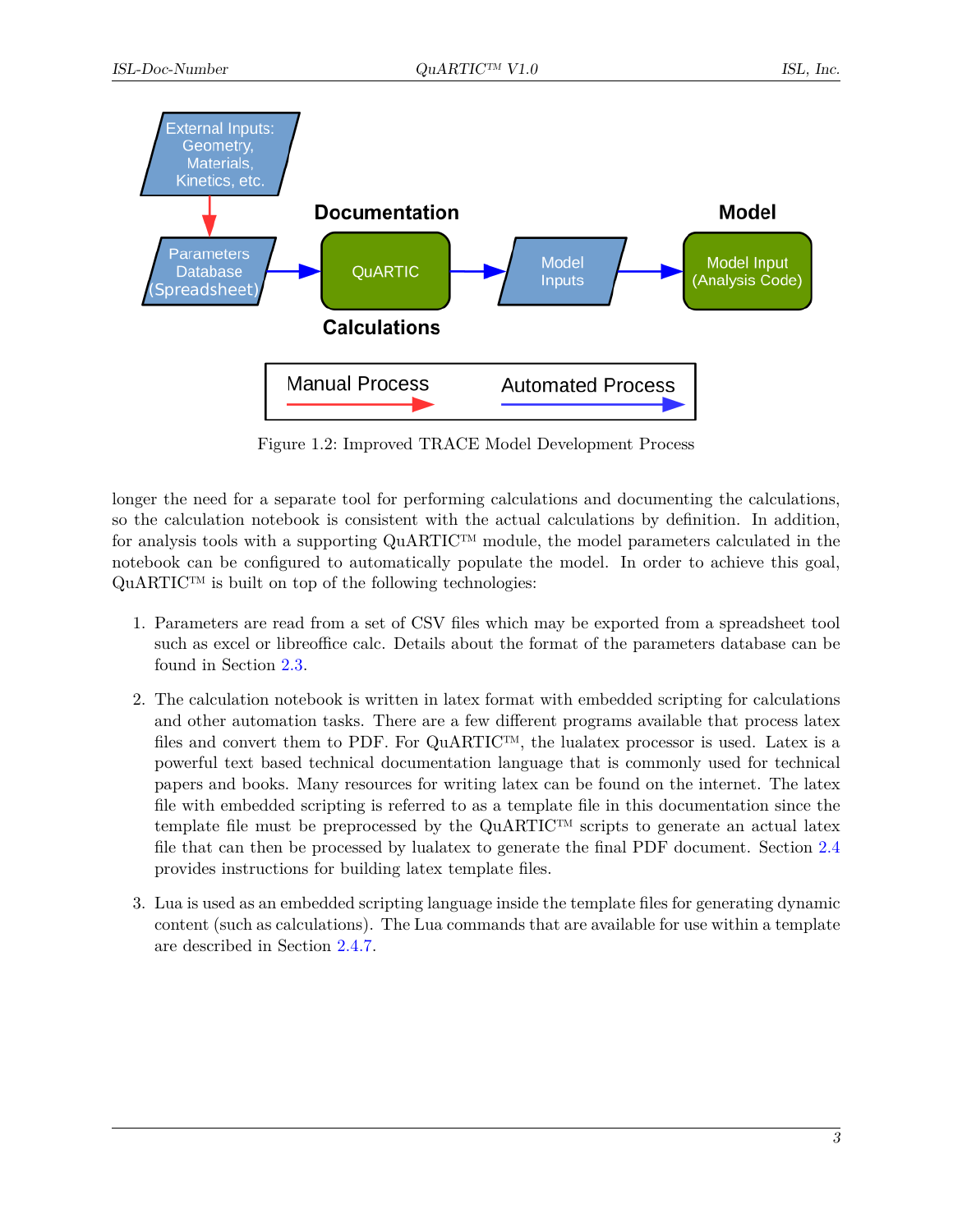## <span id="page-8-0"></span>**2 Using QuARTIC™**

In order to use QuARTIC™, one or more QuARTIC™ templates file needs to be created. In  $\text{QuARTIC}^{\text{TM}}$ , just as with latex, a document can be divided into multiple files which are combined in the final PDF document. The instructions for creating template files are provided in Section [2.4,](#page-15-2) with information about some of the QuARTIC™ features described in Section [2.4.7.](#page-30-0)

In order to generate the final PDF document, two steps are required. First the template files must be processed by  $\text{QuARTIC}^{\text{TM}}$  in order to generate the final latex files. Then the latex files must then be processed by a latex processor to generate the final pdf.

It is recommended that both the template files and the final latex documents be maintained in a source control repository as part of the QA process. A source control repository is used to track changes to a document and see exactly what has been modified. Examining changes to the final latex documents between versions can be helpful for QA purposes to verify that all document changes are intended and are accurate.

### <span id="page-8-1"></span>**2.1 Installation**

In order to use QuARTIC™, the QuARTIC™ executable and a latex processor must be installed. Lualatex is a tool that processes latex documents, and is recommended for processing the latex documents generated by  $\text{QuARTIC}^{\text{TM}}$ .  $\text{QuARTIC}^{\text{TM}}$  has been test using lualatex v 0.95 from the texlive 2016 distibution. Texlive is an opensource collection of tools for processing latex documents and can be downloaded from https://www.tug.org/texlive/. This site contains instructions for installation on windows, linux, and MacOS.

## <span id="page-8-2"></span>**2.2 Running QuARTIC™**

The QuARTIC™ executable is used to convert QuARTIC™ template files (latex with embedded calculations and scripting) into latex files. The basic format for executing  $\text{QuARTIC}^{\text{TM}}$  is:

```
> QuARTIC.exe [options] <template_file>
```
The command line options listed below are available for the  $\text{QuARTIC}^{\text{TM}}$  script. Note that the '=' following the command line option without spaces is required.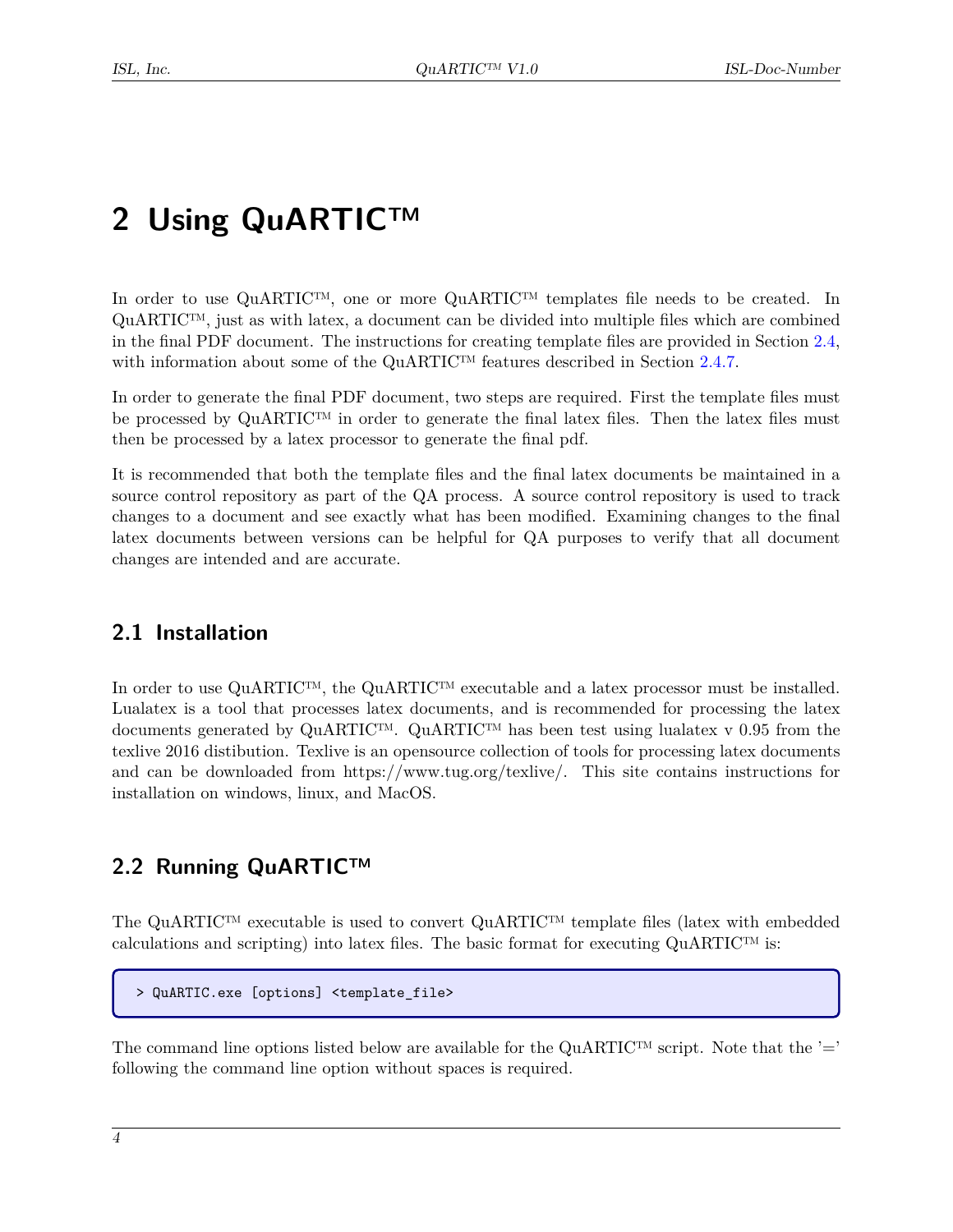- **-a=<command line args file>** A file containing command line arguments to use.
- **-c=<csv input dir>** Specify the location of the csv parameters database files. All CSV files in the folder will be read in.
- **-init=<CSV init file>** This is a CSV file that contains any values needed before processing other CSV files. This can be used to set preferred units so that parameters with with units will automatically be converted to preferred units as they are loaded (default init.csv).
- **-loglvl=<log level>** Set the log level, which controls the type of information that is logged to the screen. Higher values result in more information being logged. The log levels are 1=ERROR, 2=WARNING, 3=INFO, 4=DEBUG.
- **-h** Print the help message.
- **-H** Show hidden equations.
- **-m** Mark output parameters. This causes the parameters to be shown in **bold magenta** format when they are calculated.
- **-o=<latex output directory>** The location where the final latex files will be stored after processing the template files (default ../Latex/)
- **-p** Print items loaded from the CSV input files. Note that the -c option must be specified in order for this option to function.
- **-t=<template directory>** Path to the latex template files (default ../tmp/)
- **-TI=<TRACE input file folder>** Path to the TRACE input file.
- **-Ti=<TRACE input file name>** The name of the TRACE input file to update using parameter calculated in the calculation notebook.
- **-TO=<TRACE output folder>** Pathe where updated TRACE input files will be written (default is the TRACE input folder specified via -TI)
- **-To=<TRACE output file name>** This is the name of the updated TRACE input file that is written to te TRACE output folder.
- **-Tp=<TRACE output param file>** This is the TRACE input file with variable names inserted in place of values. This is use to verify that values are inserted in the correct location. It is also used to check that values calculated in the calculation notebook are inserted as expected.
- **-X** Flag to turn off compilation of the template files. This is used when manually editing the template files for debug purposes.

When running from the command line, it is inconvenient to pass in a long list of command line parameters. By default, QuARTIC™ will look for a file named 'QuARTIC.ini' and load default parameters from this file if present in the same directory as QuARTIC.lua. This can be overriden by passing in a **'-a=<args file>'** option which defines a different args file to read in. Any options specified on the command line will override options in the args file.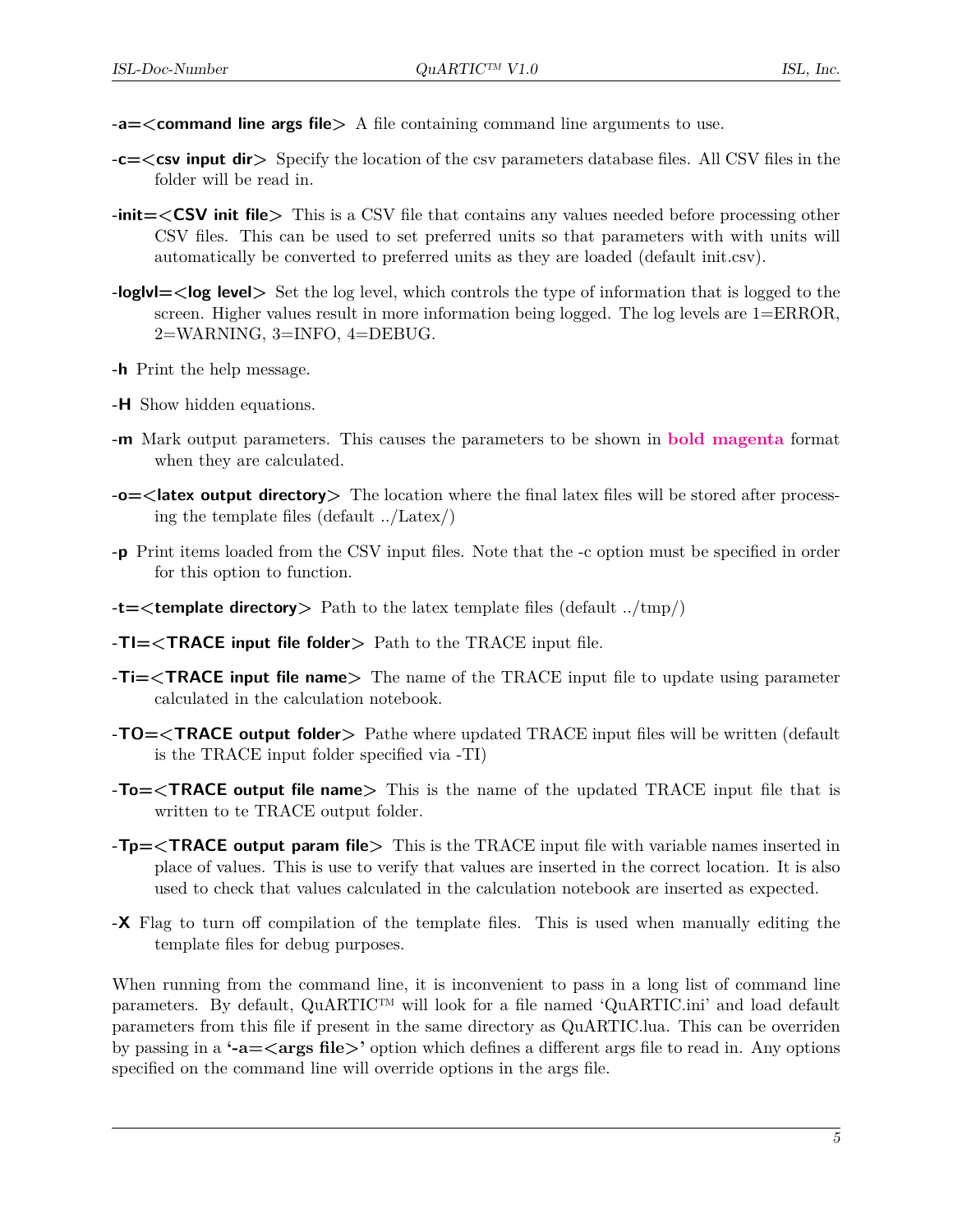#### <span id="page-10-0"></span>**2.2.1 QuARTIC™ Messages**

As QuARTIC™ runs, it prints various messages. Some messages indicate the current task being performed by  $\text{QuARTIC}^{\text{TM}}$ , such as loading parameters from a CSV file. Other messages may indicate warnings or errors. Warnings and errors are preceded by a "WARNING" or "ERROR" label respectively. The '-loglvl' command line option can be used to control the amount of detail that is printed to the console by QuARTIC™.

## <span id="page-10-1"></span>**2.3 The Parameters Database**

The parameters database is used to initialize data that will be used in the calculation notebook. The parameters database is a set of CSV files that are processed by  $\mathbf{QuARTIC^{TM}}$  prior to compiling and running the template files. The CSV files are best maintained in a spreadsheet document and exported as CSV. Macros are available for excel and libreoffice that export spreadsheet tabs as CSV files.

QuARTIC™ expects the parameter database to be structured in a specific way that allows data to be conveniently represented as tables, but formal enough to know how to interpret the data. A single CSV file can contain multiple tables of data. Each table starts with a header that specifies the table type (or command) in the first column, and table fields in the columns that follow. The table fields may come in any order, and columns may be left blank if desired. The tables will be easier to work with however if tables are organized with the fields in the same order in each CSV file.

Each table type (command) supports a specific set of fields, some of which are necessary and some which are optional. Custom fields can also be added if useful. Table entries follow the header row. Each table entry will leave the first column blank, and will fill in values as appropriate for the fields identified in the header row. Comment lines can be added by putting a  $\#$  character in the first column. Blank lines are ignored.

The following command types are supported:

| Command/Fields | Description                                                                                                 |
|----------------|-------------------------------------------------------------------------------------------------------------|
| acronyms       | A table of acronyms and definitions for acronyms used in the parameter<br>descriptions                      |
| - acronym      | The acronym or abbreviation.                                                                                |
| - definition   | Definition of the acronym or abbreviation                                                                   |
| parameter      | Define a parameter (or variable) to be used in the document.                                                |
| - name         | The parameter name. Some special conventions apply to the name.<br>This will be discussed in Section 2.3.2. |

| Table 2.1: Parameter Database Commands |  |
|----------------------------------------|--|
|----------------------------------------|--|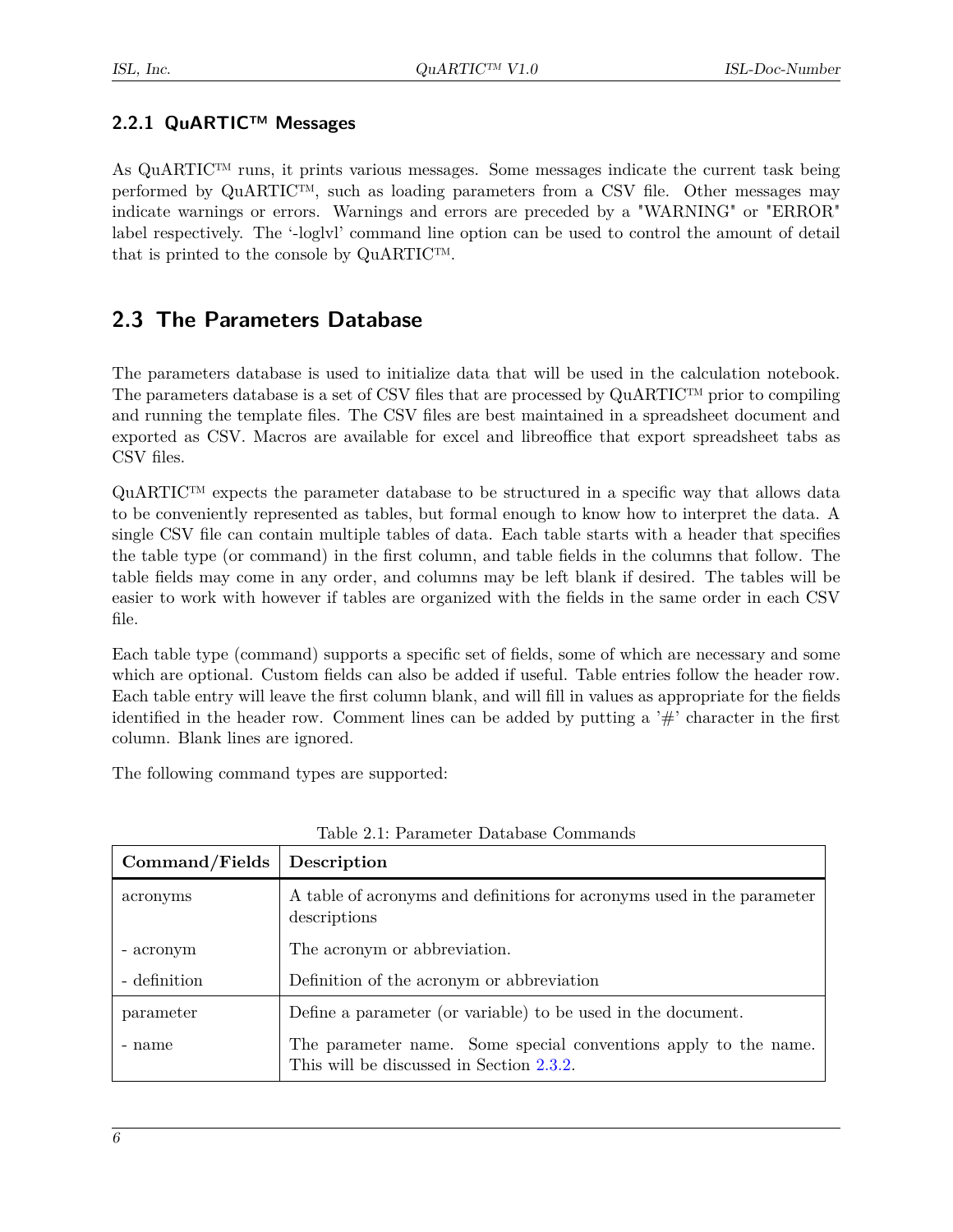| Command/Fields | Description                                                                                                                                                                                                                                                                                                                                   |
|----------------|-----------------------------------------------------------------------------------------------------------------------------------------------------------------------------------------------------------------------------------------------------------------------------------------------------------------------------------------------|
| - value        | The value associated with the parameter. This can be a number or a<br>string.                                                                                                                                                                                                                                                                 |
| - units        | This column is used to specify the units for the parameter. Note that if a<br>compatible unit is specified in the preferred units, the value is converted<br>to preferred units for use in the calculation notebook. To override this,<br>set the calcunits field. Conventions for specifying units is discussed<br>further in Section 2.3.3. |
| - ref          | Short name of the reference the parameter comes from.                                                                                                                                                                                                                                                                                         |
| $-$ loc        | Specific location of the parameter within the reference.                                                                                                                                                                                                                                                                                      |
| - desc         | Description of the parameter.                                                                                                                                                                                                                                                                                                                 |
| - acronyms     | An ' ' separated list of acronyms used in the parameter description.<br>This is used for detecting which acronyms should be included in the<br>autogenerated acronyms table.                                                                                                                                                                  |
| $-$ fmt        | Format of the numeric value. This can be used to control the number<br>of significant digits for a variable. The format follows the Lua string<br>convention for formatting numerical values.                                                                                                                                                 |
| - tex          | Optional latex representation of the variable (in math mode syntax).<br>Note that QuARTICTM does create a default latex representation for<br>variables. This is described in Section 2.3.2.                                                                                                                                                  |
| preferred      | Specify preferred units for a specific unit type                                                                                                                                                                                                                                                                                              |
| - units        | The preferred units. For example the preferred units for length might<br>be 'm' (meters) or 'ft' (feet). The preferred unit can be overridden for<br>a parameter by specifying the 'calcunits' field.                                                                                                                                         |
| references     | A list of references used by parameters in the parameter database                                                                                                                                                                                                                                                                             |
| - ref          | A short name for the reference. Most parameters should include a ref-<br>erence, and the short 'ref' name is used for the reference                                                                                                                                                                                                           |
| - title        | The title for the referenced item.                                                                                                                                                                                                                                                                                                            |
| - doc id       | A document id perhaps from an external reference system                                                                                                                                                                                                                                                                                       |
| - rev          | The document revision information                                                                                                                                                                                                                                                                                                             |
| - desc         | A description of the document.                                                                                                                                                                                                                                                                                                                |

Table 2.1: Parameter Database Commands (continued)

One and two dimensional arrays can also be included in the parameters database via the 'array' command. However, the format of arrays is not consistent with some of the conventions discussed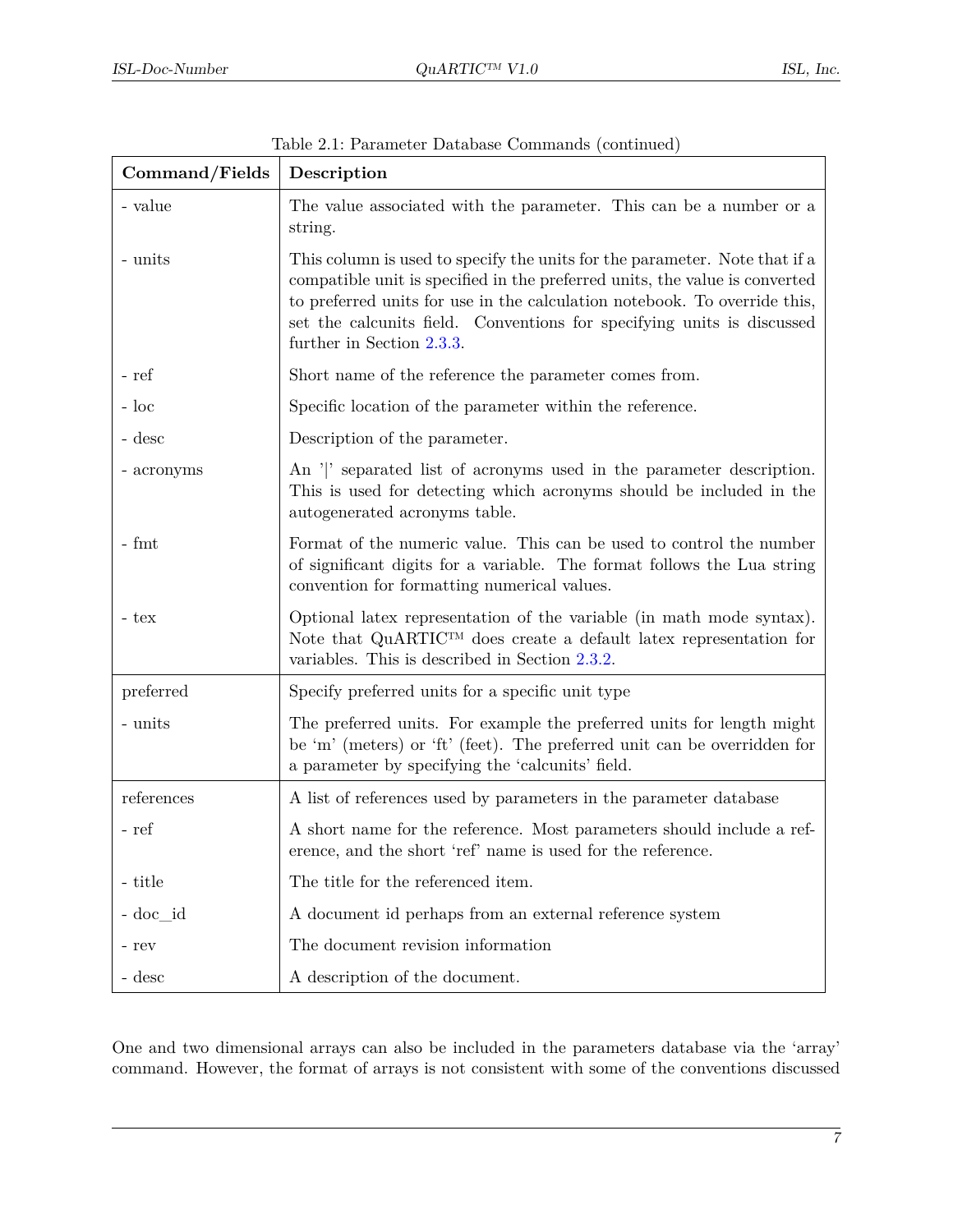above. So array commands are discussed further in Section [2.3.1.](#page-12-0)

The following example shows how commands may be organized in a spreadsheet. This spreadsheet can then be exported as a CSV file.

| $#$ Comments can be added as lines that start with a ' $#$ ' symbol. |                |              |       |             |            |                                 |
|----------------------------------------------------------------------|----------------|--------------|-------|-------------|------------|---------------------------------|
| acronyms                                                             |                | acronym      |       |             |            | definition                      |
|                                                                      |                | $_{\rm LC}$  |       |             |            | QuARTIC                         |
|                                                                      |                | <b>PD</b>    |       |             |            | Pressure Dome                   |
|                                                                      |                | <b>XSEC</b>  |       |             |            | Crossover Section               |
|                                                                      |                |              |       |             |            |                                 |
| parameter                                                            | name           | value        | units | acronym     | ref        | desc                            |
|                                                                      | Vol_PD         | 220          | $m^3$ | LC PD       | <b>DOC</b> | LC volume of the PD             |
|                                                                      | Len_PD         | 220          | m     | PD          | <b>DOC</b> | Length of the PD                |
|                                                                      | Vol_XSEC       | 10.3         | $m^3$ | <b>XSEC</b> | DOC        | Volume of the XSEC              |
|                                                                      |                |              |       |             |            |                                 |
| preferred                                                            | unit           |              |       |             |            |                                 |
|                                                                      | $cm^{\frown}3$ |              |       |             |            | Preferred Volume (com-<br>ment) |
|                                                                      |                |              |       |             |            |                                 |
| references                                                           | ref            | rev          |       |             |            | title                           |
|                                                                      | DOC            | $\mathbf{1}$ |       |             |            | Reference document title        |

Table 2.2: Parameter Database Commands

#### <span id="page-12-0"></span>**2.3.1 Specifying Arrays**

It is common to have a set of one dimensional arrays that are the same length that contain related data. The 'array' command can be used to construct a set of related one dimensional arrays. This can be organized in a spreadsheet as follows:

|  | $\left  \text{array} \right $ $\left  \text{array 1 name} \right $ $\left  \text{array 2 name} \right $ |  |
|--|---------------------------------------------------------------------------------------------------------|--|
|  | units $\vert$ <array 1="" <math="" units="">\vert <array 2="" <math="" units="">\vert </array></array>  |  |

|  |  | Table 2.3: One Dimensional Array Command |  |  |
|--|--|------------------------------------------|--|--|
|--|--|------------------------------------------|--|--|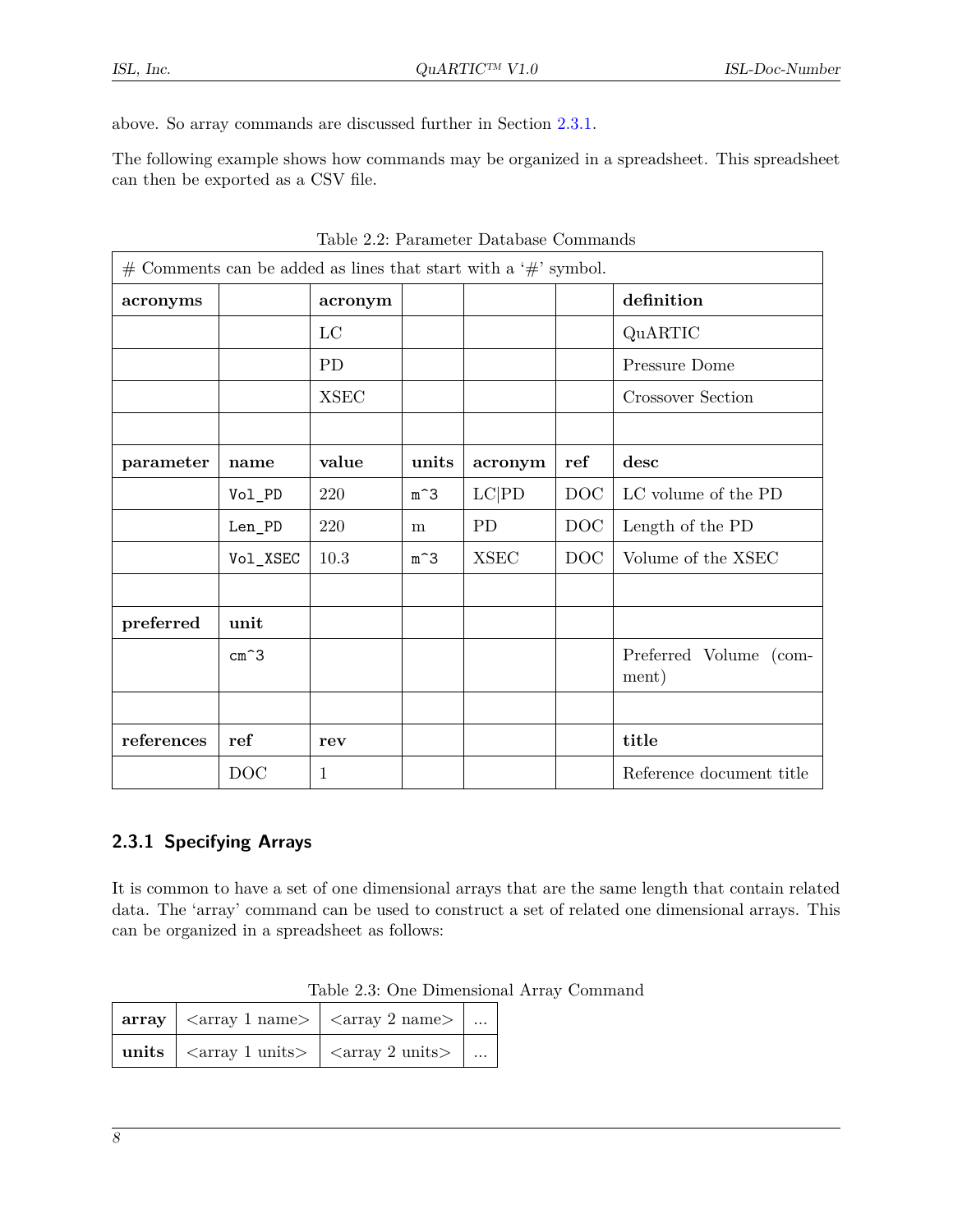| $\langle$ value 1 $\rangle$ | $\langle$ value 1>          | $\cdots$ |
|-----------------------------|-----------------------------|----------|
| $\langle$ value 2>          | $\langle$ value 2>          | $\cdots$ |
| $<$ value 3 $>$             | $\langle$ value 3 $\rangle$ | $\cdots$ |
| $\cdots$                    |                             | $\cdots$ |

|  |  | Table 2.3: One Dimensional Array Command |  |  |
|--|--|------------------------------------------|--|--|
|--|--|------------------------------------------|--|--|

The array names must conform to the Param naming convention (Section [2.3.2\)](#page-15-0). In some cases, it is useful to provide a description, reference information, or other fields for one or more of the array parameters. To do this, a 'parameter' command may be used after the array is specified, where the parameter has the same name as one of the arrays in the array table. The parameter item should not specify a value, but may specify a 'unit' for the parameter. The 'units' row is optional in the array since the array values may not have units, and since the units may be specified as part of the 'parameter' command if desired. Note that the use of a 'parameter' command after the array applies to two dimensional arrays as well. The following is a spreadsheet example array:

| array | Time           | Level | Pressure |
|-------|----------------|-------|----------|
| units | S              | m     | MPa      |
|       | 1              | 0.2   | 1.6      |
|       | 1.5            | 0.3   | 1.7      |
|       | $\overline{2}$ | 0.5   | 1.9      |
|       | 2.5            | 0.7   | 2.0      |

Table 2.4: One Dimensional Array Example

If a description and reference is needed for the array parameters, then the following spreadsheet layout could be used (note that units can be included with the array or parameter command or excluded altogether if not needed):

| array | Time | Level | Pressure |
|-------|------|-------|----------|
|       |      | 0.2   | 1.6      |
|       | 1.5  | 0.3   | 1.7      |
|       | 2    | 0.5   | 1.9      |
|       | 2.5  | 0.7   | 2.0      |

Table 2.5: One Dimensional Array with Parameter Command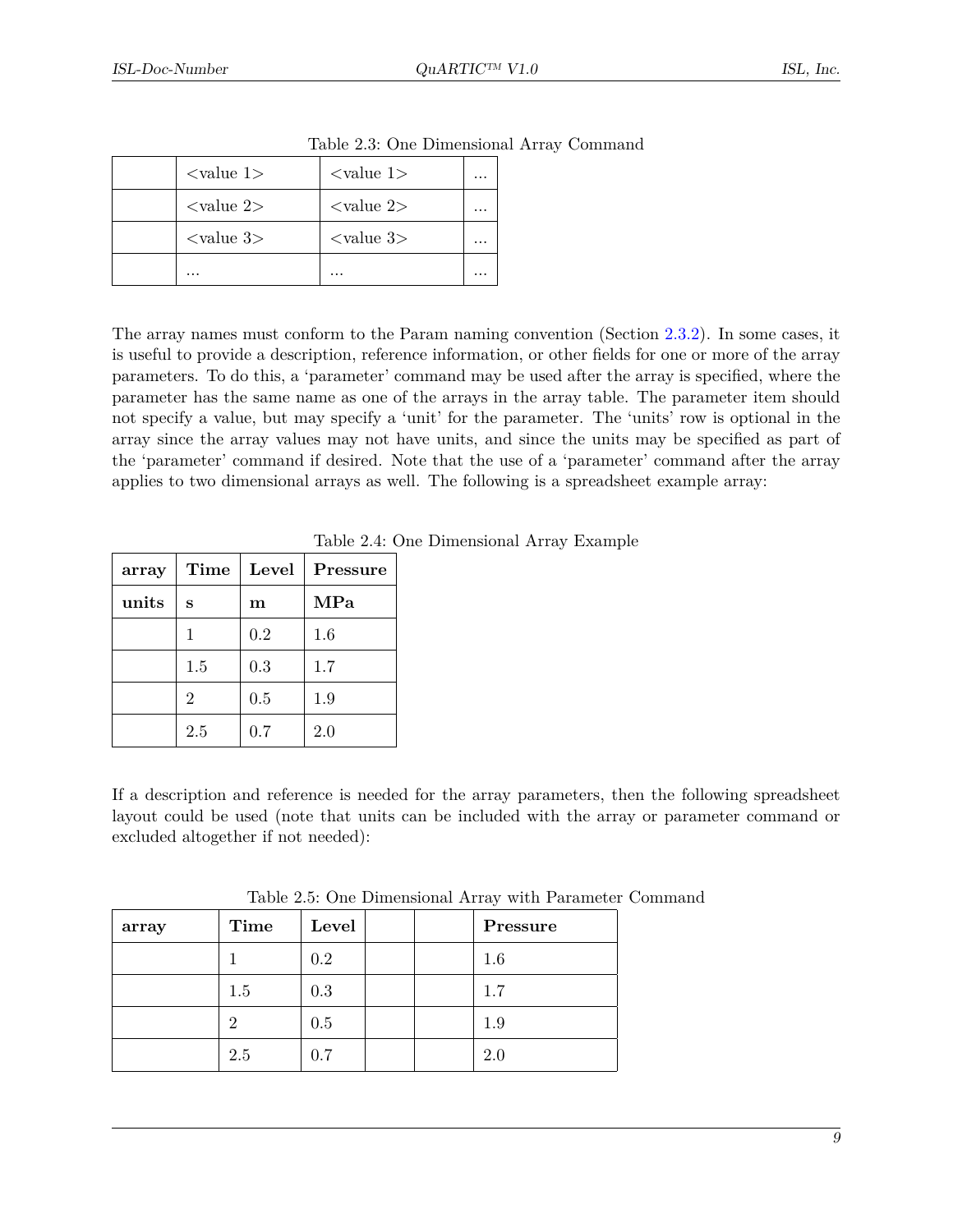| parameter | name     | units | ref  | loc | desc                    |
|-----------|----------|-------|------|-----|-------------------------|
|           | Time     | S     | Jrnl |     | pg 52   Simulation Time |
|           | Level    | m     | Jrnl |     | pg 57   Water Level     |
|           | Pressure | MPa   | Jrnl |     | pg 54   System Pressure |

Table 2.5: One Dimensional Array with Parameter Command

The format of a 2D array is ad follows:

| Table 2.6: Two Dimensional Array Command |  |
|------------------------------------------|--|
|------------------------------------------|--|

| array | $\langle$ array name $\rangle$   |                                                                                                                           |                                                                                 |  |
|-------|----------------------------------|---------------------------------------------------------------------------------------------------------------------------|---------------------------------------------------------------------------------|--|
|       |                                  | $\langle y \rangle$ axis name $\langle y \rangle$ axis valued $\langle y \rangle$ axis valued $\langle y \rangle$         |                                                                                 |  |
|       | $\langle x \rangle$ axis name    |                                                                                                                           |                                                                                 |  |
|       | $\langle x \rangle$ axis val 1 > |                                                                                                                           | $\langle \text{array val } 1,1 \rangle$ $\langle \text{array val } 1,2 \rangle$ |  |
|       |                                  | $\langle x \rangle$ axis val 2> $\langle x \rangle$ $\langle x \rangle$ array val 2,1> $\langle x \rangle$ array val 2,2> |                                                                                 |  |
|       | $\cdots$                         | $\cdots$                                                                                                                  | .                                                                               |  |

With a two dimensional array, the units for the array and for the axes must be specified using a 'parameter' command if units are required. The following is an example two dimensional array.

| array     | Tmp  |       |      |       |
|-----------|------|-------|------|-------|
|           | Yloc | 0.2   | 0.4  | 0.6   |
|           | Xloc |       |      |       |
|           | 0.1  | 95.2  | 99.3 | 103.7 |
|           | 0.2  | 96.1  | 101  | 104.2 |
|           | 0.3  | 97.4  | 102  | 105.6 |
|           |      |       |      |       |
| parameter | name | units |      |       |
|           | Tmp  | F     |      |       |

Table 2.7: Two Dimensional Array Example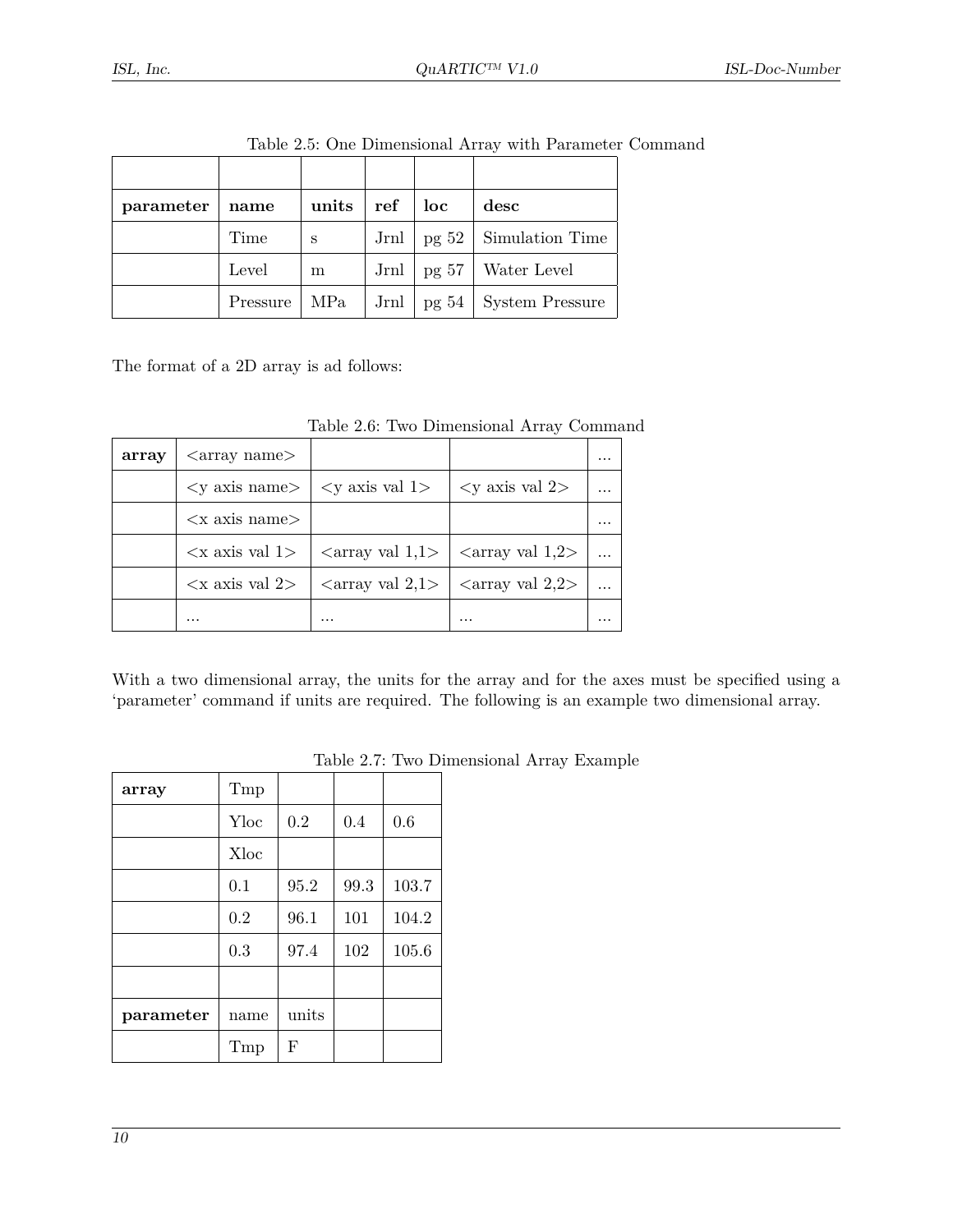| $Yloc$   ft |    |  |
|-------------|----|--|
| Xloc        | ft |  |

Table 2.7: Two Dimensional Array Example

Note that arrays may be used in calculations, but when arrays are used in calculations, the equation is displayed symbolically, and will be shown with scalar values inserted, but array values will be shown symbolically. No final result is automatically printed. The results can be shown in a table however. See Section [2.4.7.2](#page-32-0) for information on working with arrays.

#### <span id="page-15-0"></span>**2.3.2 Param Naming Conventions**

The parameters defined in the parameters database are intended to be useable in calculations in the calculation notebook. In order to use parameters in the calculation notebook, the parameters must use a name that is a valid Lua variable name. Lua variables are case sensitive and may include letters, numbers, and underscore characters, but may not start with a number.

Parameters also have to be represented in the Latex document, and thus need a valid representation in latex math mode syntax. The latex representation of a parameter can be specified explicitly in the parameters database by setting a 'tex' field for the parameter. However, a tex representation of the parameter name is autogenerated according to the following rules:

- The first underscore used in a parameter name represents a subscript. Each underscore thereafter is converted to a dot. For example, the name VAR  $121 \times 23$  is represented as  $VAR_{121,x,23}$
- A range is specified in the subscript using the form NxN where the captital N values represent numbers. The 'x' value is converted to a dash. The range must come at the end of the subscript to be recognized as a range. For example, VAR\_121\_1x10 is represented as  $VAR_{121.1-10}.$
- Double underscores before the first underscore are represented as an underscore character. For example,  $VAR_1_2_2_$  name is represented as  $VAR_1_2_{name}$

#### <span id="page-15-1"></span>**2.3.3 Conventions for Specifying Units**

## <span id="page-15-2"></span>**2.4 Template Files**

Template files are written in latex format. A brief discussion of latex is presented in Section [2.4.1.](#page-16-0)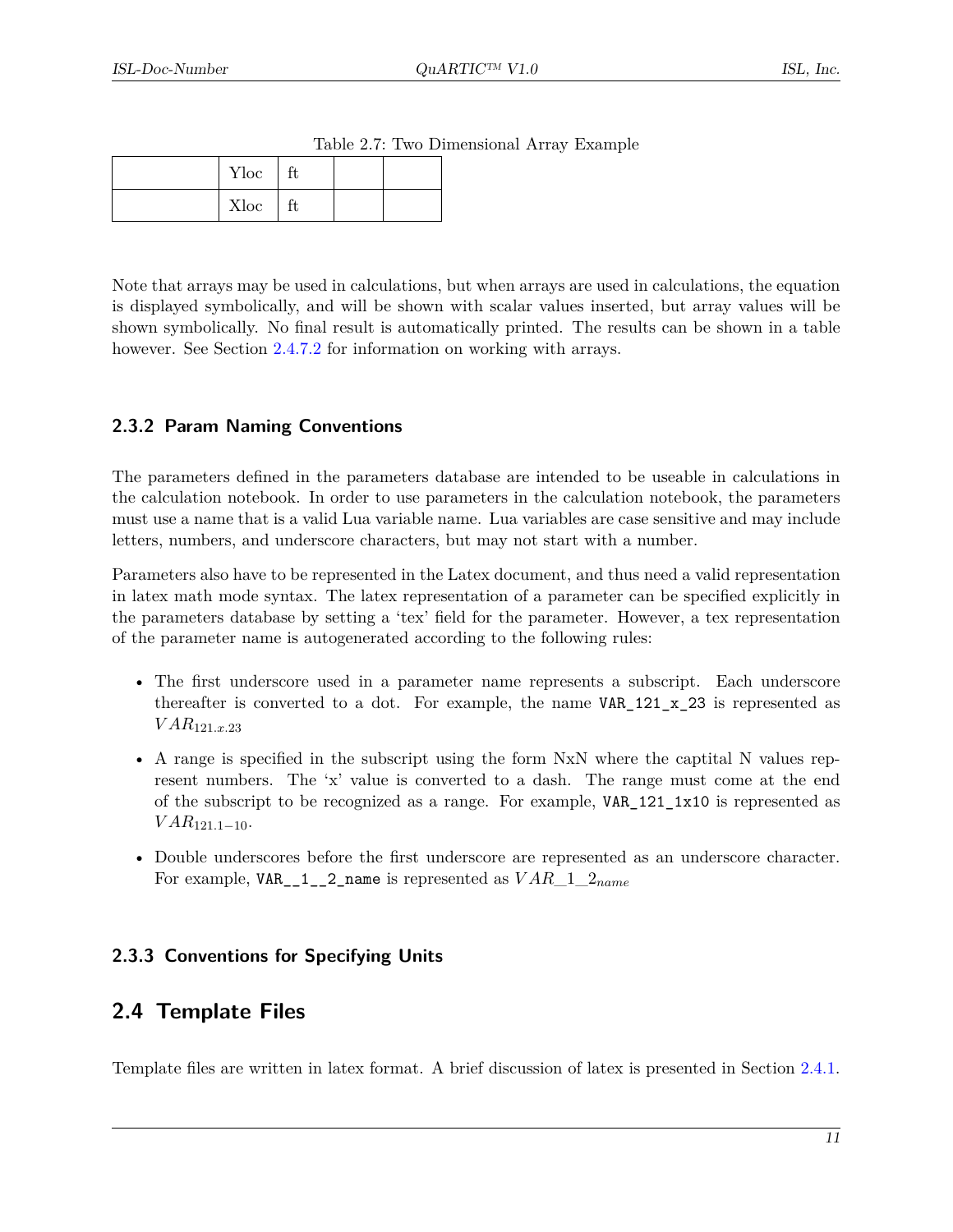#### <span id="page-16-0"></span>**2.4.1 Latex**

Latex, which is pronounced as 'Lah-tek', is a document preparation system for technical documents that has been around for many years. Latex documents are written in plain text, and as a philosophy, latex tries to make it easy for authors to add content without having to focus too much on appearance. A document writer uses tags to identify section headings, and blank lines to indicate the end of a paragraph. However, aside from blank lines, whitespace is generally ignored.

If you are unfamiliar with latex, there are a number of resources available on the internet that provide assistance. You can search for "A Beginners Guide to Latex" by David Xiao, which provides a brief introduction to latex. This shows how to format a latex document, how to include sections, tables, lists, labels and cross references, and how to add equations or mathematical expressions. A more comprehensive introduction is the "Latex for Beginners" workbook. This covers the topics addressed in "A Beginners Guide to Latex". In addition, it shows how to add a table of contents, how to use font effects, such as bold or italics, how to adjust font color or size, how to add figures, and how to add a bibliography and reference bibliography items.

Latex has a basic set of features built in that are useful for writing technical documents. The basic set of features can be expanded or modified using latex packages that add additional capability. The site <http://tug.ctan.org> has a repository of latex packages, and documentation for the packages tends to be included. Note that texlive has many packages preinstalled, so that they are available for use without requiring a separate installation process. Summaries of commonly used latex packages can be found on the web. One such summary is located at [https://en.wikibooks.](https://en.wikibooks.org/w/index.php?title=LaTeX/Package_Reference) [org/w/index.php?title=LaTeX/Package\\_Reference](https://en.wikibooks.org/w/index.php?title=LaTeX/Package_Reference).

#### <span id="page-16-1"></span>**2.4.2 Template File Syntax**

Latex is a useful tool for writing technical documentation. However, it does not have a convenient way to perform live calculations (i.e., symbolic calculations that are automatically expanded based on values defined for the variables). In order to add this capability, a syntax was defined for embedding Lua scripting inside a latex document. Embedded scripting is useful in some other ways as well. For example, the parameters that are used in the document are tracked, and an autogenerated table of inputs with references can be inserted into the document sith a simple script command.

Script blocks are included in the document using special markers that identify the block of text as Lua code. A few different block types are supported:

**Code Block:** @[ <Lua code>]@ or @ at start of line

This is used to include a block or line of Lua code in the latex document. For example, to call the function 'InputTable' one of the following can be used: @[ InputTable() ]@ @ InputTable()

#### **Equation Block:** @\$ <eqn>\$@ or @\$\$ <eqn>\$\$@

This is used to include an inline equation or a standalone equation. The inline equation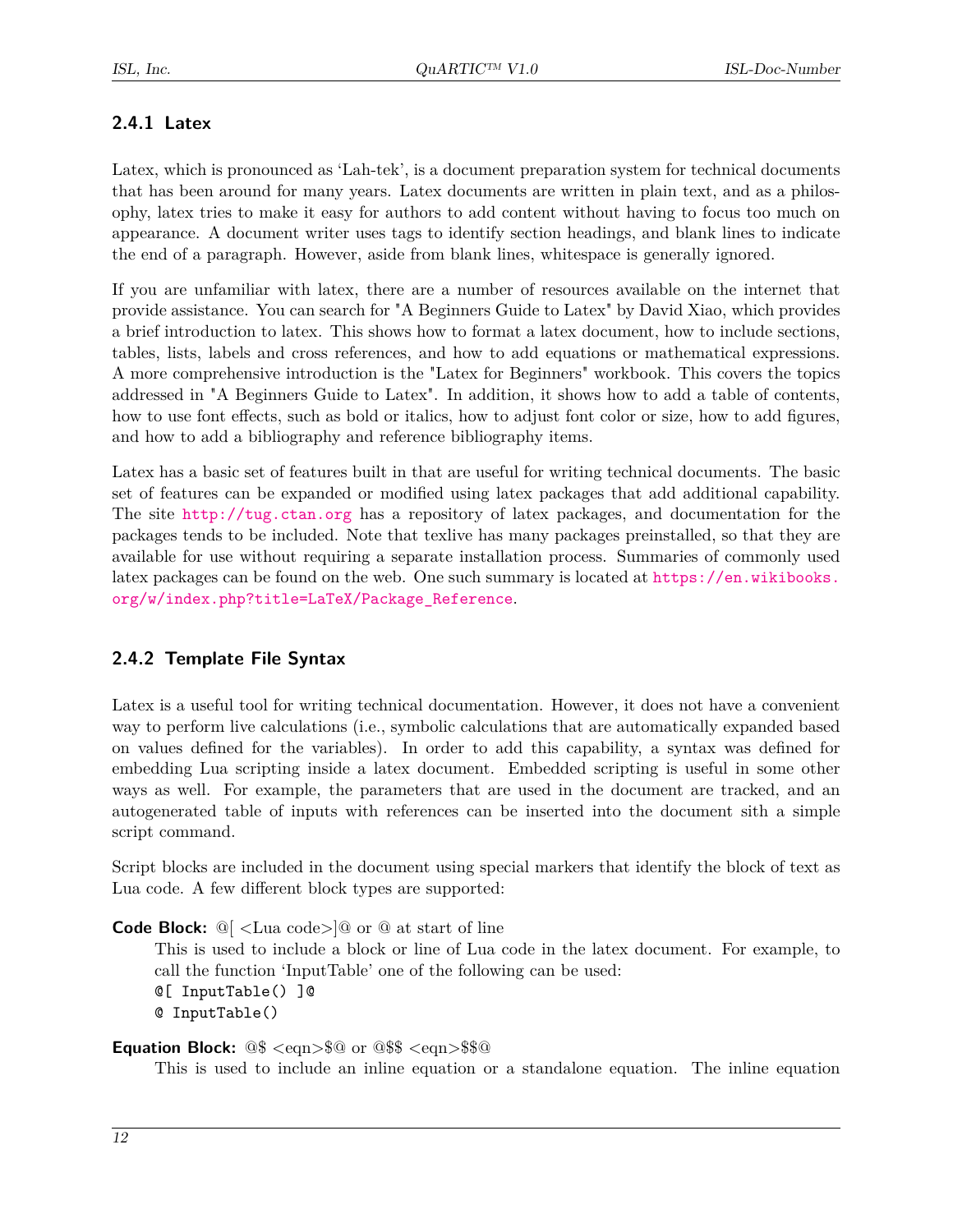is typically included in within a paragraph, or sometimes a table cell, while the standard equation is on its own line in the document, and may be numbered.

**Comment Block:**  $\mathbb{Q} \# \# \mathbb{Q}$  or  $\#$  at start of line

A comment block or line is skipped and not included in the document.

Some of these blocks include modifiers or options that adjust the behavior. These are discussed in more detail, in the sections that follow, with examples of usage.

#### <span id="page-17-0"></span>**2.4.2.1 Code Blocks**

Script blocks are used to directly include Lua code in a document. The code can be used for a wide variety of purposes, but on primary purpose is to write content to the latex document. Because this is so common, a special modifier has been included in the code block syntax. The code block syntax is:

@[-=? <Lua code> -]@ (Inline block) @? <line of Lua code> (Single line block)

An inline block can be used to insert Lua code inside a paragraph. It can also be used to insert Lua code that spans multiple lines. The start and end markers allow flexibility in the placement of inline blocks. The block can start and end at any location within the document, except for within another block, and allows arbitrary Lua code to be included, within a few limitations. For example, the Lua code cannot contain ']' since this is used to close a block. There are also some predefined names that the block should not use.

The single line block only requires a marker at the start of the line (no spaces are allowed before the '@' symbol), but can only span a single line. This is useful for short commands, but is less flexible.

<span id="page-17-1"></span>**2.4.2.1.1 Code Block Modifiers** The modifiers/options must come immediately after the opening marker ( $\langle \hat{\mathcal{O}} \rangle$  for multiline blocks or  $\langle \hat{\mathcal{O}} \rangle$  for single line blocks) or immediately before the closing marker  $('|@')$ , with no spaces between.

#### **The whitespace (-) modifier**

The '-' modifiers for the multline block, which may be included with the opening or closing markers, cause any whitespace and newline before or after the text (depending on whether the minus is used with the opening or closing marker) to be removed from the document. The minus sign must be placed immediately after the opening marker  $(\partial P)$  or immediately before the closing marker  $(\partial P)$ . No other modifier can be placed between the (-) and the marker.

In general, latex is insensitive to spaces and newlines, in the sense that multiple spaces are treated as a single space when generating the pdf, and multiple blank lines are treated as a single blank line (marking the start of a new paragraph). Occasionally the removal of whitespace and newline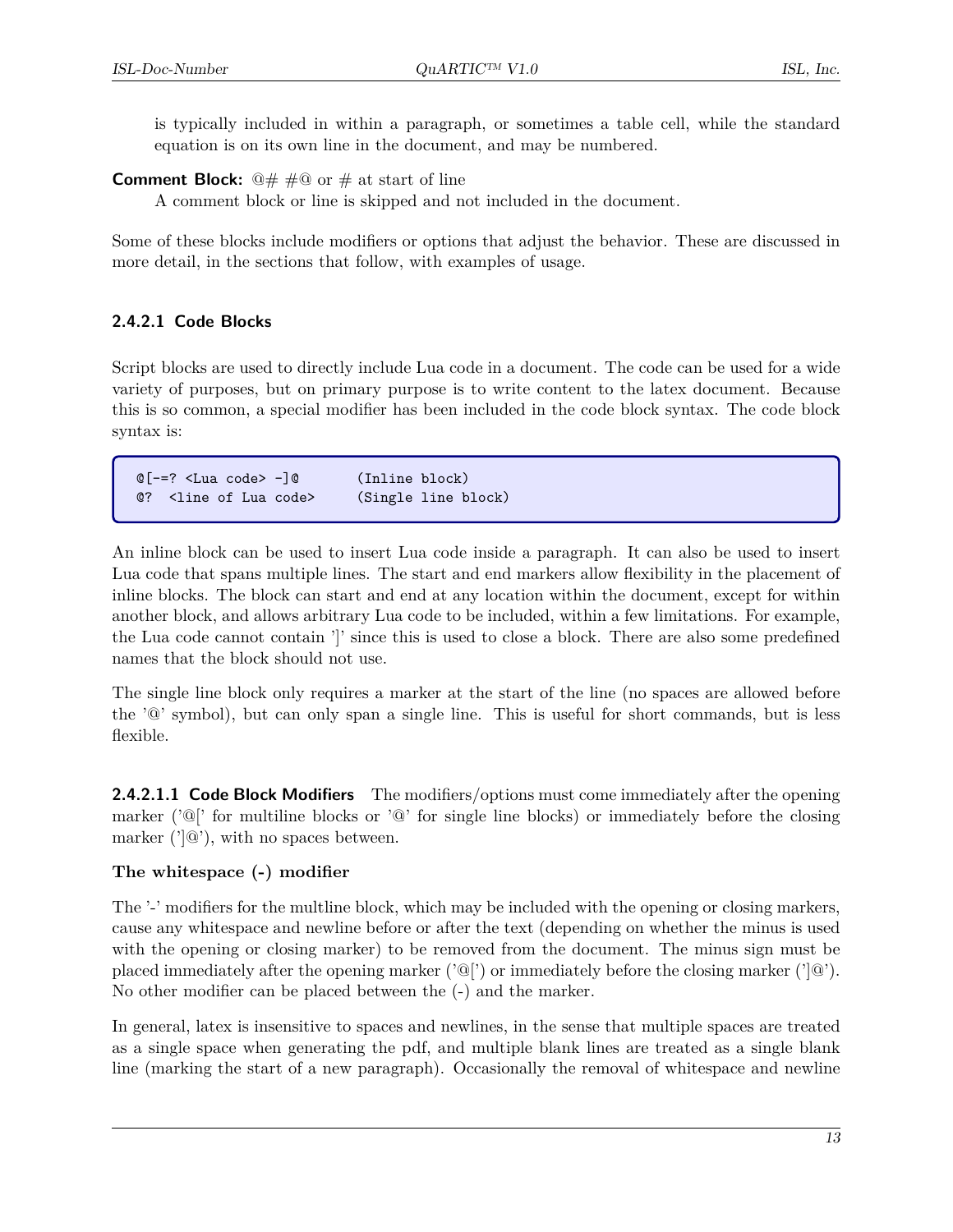will impact the format of the final PDF, but in general, it mostly impacts how the final 'tex' file looks. Removal of extra whitespace can make the document look neater and easier to read.

**The write (=) modifier** As noted previously, one of the most common purposes of including a block of Lua code is to write dynamically generated content (i.e., content that can change) to the latex document. The  $=$  modifier causes the item contained in the block to be written to the document. As an example, assuming a parameter  $p = 5$  MPa, and assuming a variable  $a = 100$ , and a function 'add2' is defined that takes a value and adds 2, as in the following code block (which does not include a write modifier), the table that follows shows how these values can be printed.

```
@[
a = 100function add2(x)return x + 2end
]@
```

| <b>Block Syntax</b>                    | Result    | Description                                                                                           |
|----------------------------------------|-----------|-------------------------------------------------------------------------------------------------------|
| 0[= p ]0                               | $p=5$ MPa | When a parameter is printed, the name of the parameter is<br>included as well as the value and units. |
| $@[= a]@$                              | 100       | For a standard Lua variable, the value of the variable is printed.                                    |
| $\mathbb{Q}$ [= add2(5) ] $\mathbb{Q}$ |           | For a function, the value returned from the function is printed.                                      |

#### **The delay (?) modifier**

In some cases, a value may need to be printed in the document before it has been defined. In this case, the template cannot write the value to the output because the value is not known. The delay (?) modifier causes the item to be written out after the document has been fully processed. Thus the item can be printed even if it was defined after the request was made to write the item.

Note that this works well if the value of an item (i.e., variable or parameter) is only specified once. However, if the value changes in the document, the value that is printed may not be the desired value. Thus, it is recommended that this only be used with values that are defined once and not modified. In the example below, the value of b is not defined until after it is printed.

the value of  $b$  is  $\mathbb{Q}$  =?  $b$  ] $\mathbb{Q}$ .  $Q b = 10$ 

This results in: the value of b is 10.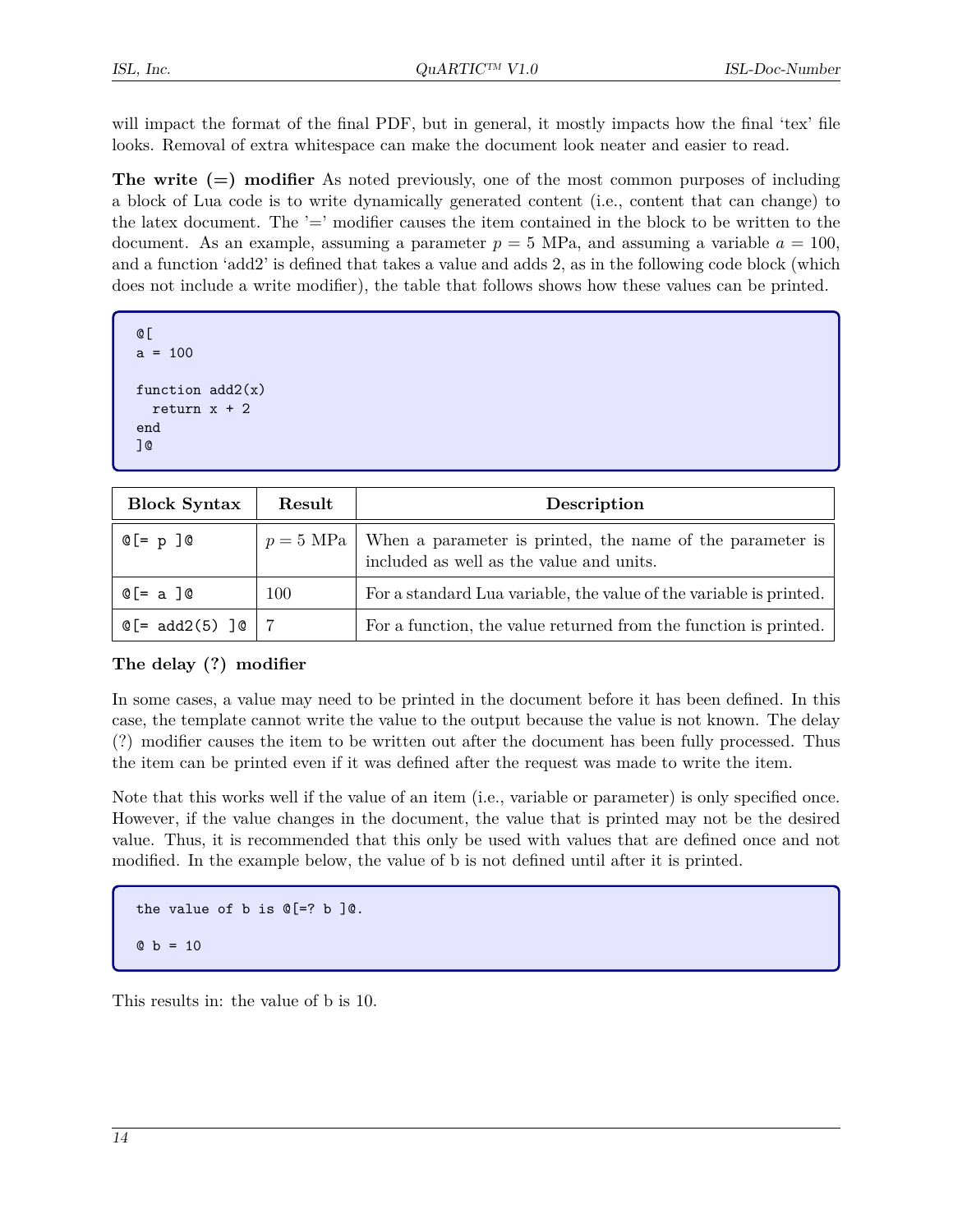#### <span id="page-19-0"></span>**2.4.2.2 Equation Blocks**

Equation blocks are used to perform calculations in a calculation notebook and automatically document the equations. Two types of equation blocks are supported: inline equations  $(\mathbb{Q} \cdot \mathsf{eqn>}\mathbb{S}\mathbb{Q})$ , which can be placed inside a paragraph or a table cell, and display equations ( $@$  $@$  $@$  $\leq$ eqn $>$  $\$  $@$  $@$ ), which are represented in their own paragraph, and may include an equation number. The syntax for equation blocks is:

@\$>#^ <equation(s)> \$@ @\$\$>1-^ <equation(s)> \$\$@

Equations within the equation blocks are written in standard Lua mathematical syntax. All variable names must be valid Lua variable names, although these will be rendered as indicated in Section [2.3.2.](#page-15-0) More than one equation can be included in an equation block, and when a set of display equations is grouped, it is recommended that these be included in a single block since spacing between equations is large when equations are included in separate equation blocks. For example, consider the equation blocks shown below and rendered thereafter:

| $Q$$ L_1 = 5*m$ \$\$0<br>$Q$$ L_2 = 2 * m$ \$\$0<br>$Q$$ L_3 = 1*m$ \$\$0 |         |
|---------------------------------------------------------------------------|---------|
| $L_1 = 5 \text{ m}$                                                       | (2.4.1) |
| $L_2 = 2 \text{ m}$                                                       | (2.4.2) |
| $L_3 = 1 \text{ m}$                                                       | (2.4.3) |

When this is included in a single equation block, the spacing is better:

| @\$\$<br>$L_1 = 5*m$<br>$L_2 = 2*m$<br>$L_3 = 1*m$<br>\$\$@ |         |
|-------------------------------------------------------------|---------|
| $L_1 = 5 \text{ m}$                                         | (2.4.4) |
| $L_2=2$ m                                                   | (2.4.5) |
| $L_3 = 1 \text{ m}$                                         | (2.4.6) |

Sometimes it is useful to include numeric calculations with raw numbers rather than parameters. When raw numbers are used, the value is computed before generating an equation. Thus, the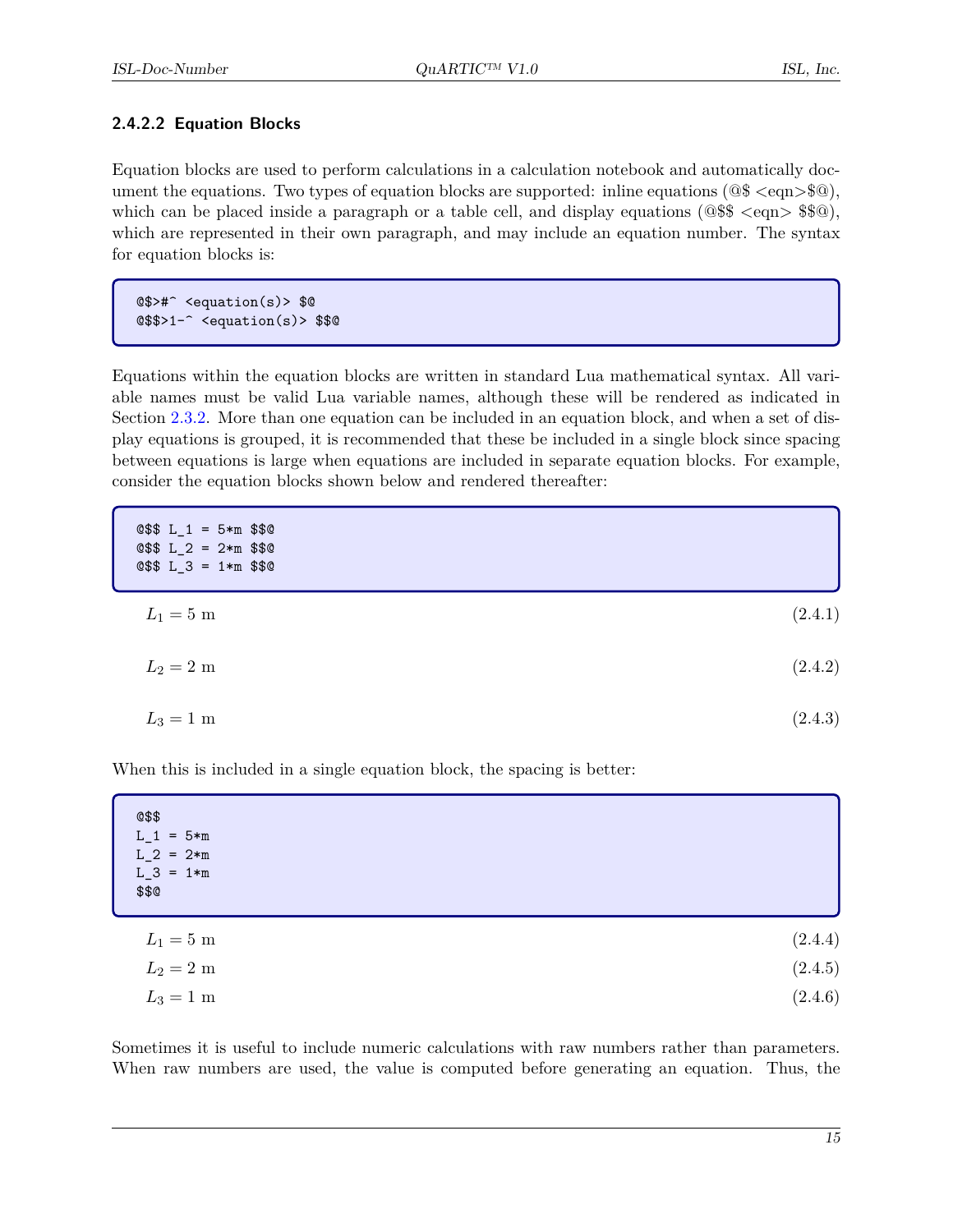calculation is not documented. For example, the equation block below produces only a final value of  $x$  as shown:

@\$\$  $x = 12*4/3$ \$\$@  $x = 16$  (2.4.7)

To represent the actual calculation, the numbers need to be converted to parameters. Note that a number that is multipled by a parameter is automatically converted to a parameter, so it is adequate to convert 4 in the equation above to a parameter. The function P\_ is used to convert a number to a parameter as shown below:

$$
\alpha
$$
 \$1  
 $x = 12*P_4/3$   
\$\$0

$$
x = \frac{12 \cdot 4}{3} = 16\tag{2.4.8}
$$

<span id="page-20-0"></span>**2.4.2.2.1 Equation Blocks Create 'Param' Objects** Equation blocks are special in that the variables calculated in an equation block is a Param object (see Section [2.4.7.1\)](#page-30-1). Param objects are the basic component of symbolic calculations in QuARTIC™.

An essential characteristic of a Param object defined in an equation block is that it records its own variable name. For example, when the following code block is used:

@\$\$ A\_100 = 120\*m \$\$@

 $A_{100} = 120 \text{ m}$  (2.4.9)

then the parameter name is stored as A\_100.name which has the value A\_100. To display a Param name in the document, the form  $\mathcal{E} = A_100 \cdot \text{tex}$  as may be used, which in this displays:  $A_{100}$ .

When used in subsequent equations, a named Param object displays its symbolic name (i.e., 'tex' value) in the equation. Normal Lua variables, as defined in Lua code blocks, do not have access to a variable name, and will not show a symbolic name if use in equations.

<span id="page-20-1"></span>**2.4.2.2.2 Equation Block Modifiers** The modifiers (i.e.,  $>$ ,  $\#$ ,  $\hat{\ }$ ,  $\lt$ ,  $\text{-}$ , and 1) are all optional, and can be used alone or in combination with other modifiers. The ordering does not matter. The purpose of each modifier is described below.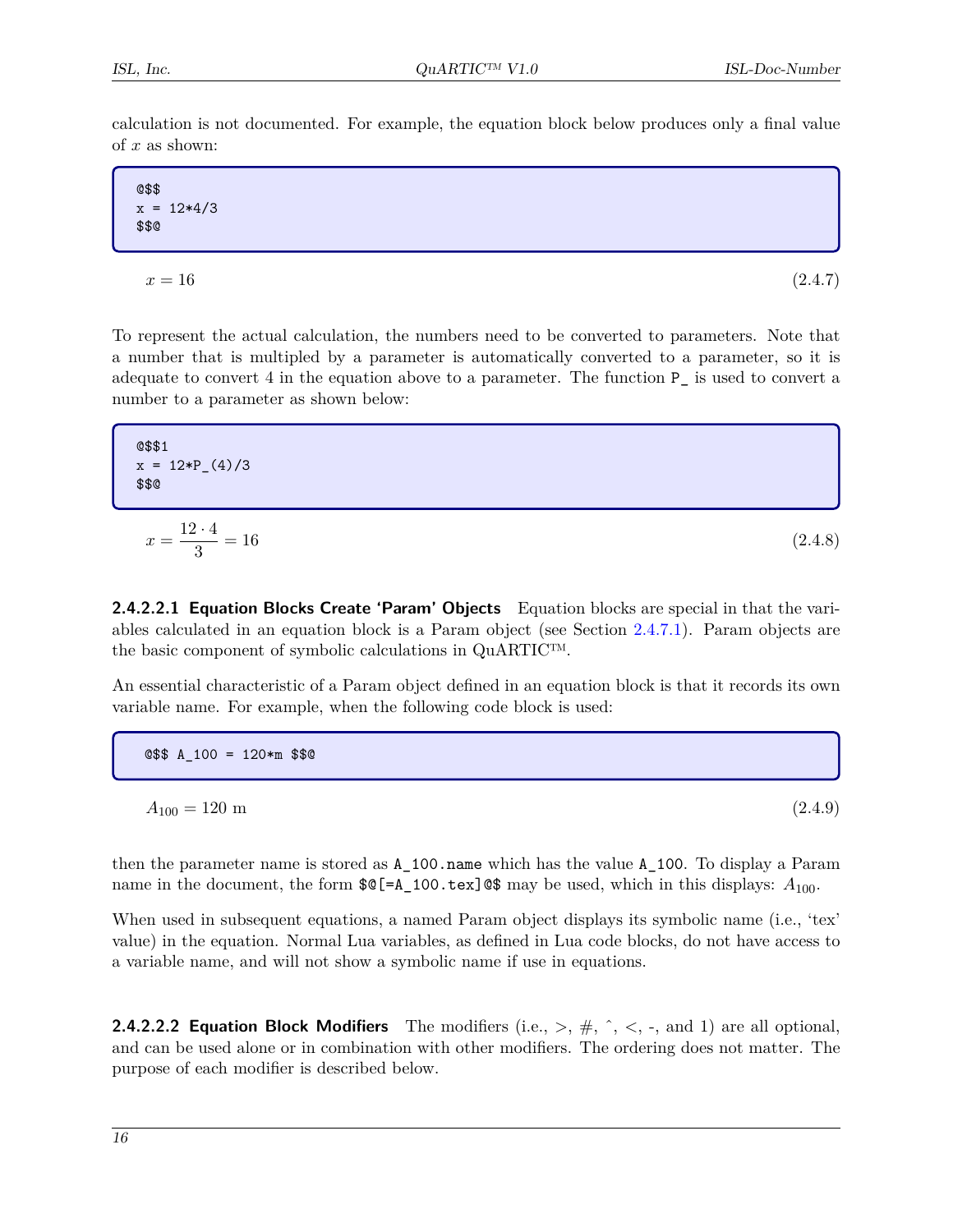#### **The Output Parameter Modifier (**>**)**

The output modifier applies to both the inline and display equation blocks. This modifier marks a parameter as an output parameter. Output parameters are written to a csv file when the calculation notebook is processed. In the following, the parameters  $a, b$ , and  $c$  are marked as output parameters:

@\$\$>  $a = 10*s$  $b = 20*s$  $c = 30*s$ \$\$@

#### **Show Numerical Value Only Modifier (#)**

The show numerical value only modifier applies to the inline equation block. Typically, when an equation block is included, the name of the variable is shown, followed by the symbolic calculation, and then the numerical result as shown in the example below:

@\$ V = A\*L \$@

 $V = A \cdot L = 2 \text{ m}^2 \cdot 5 \text{ m} = 10 \text{ m}^3$ 

However, in some cases, it may be preferrable to show only the result. One common use for this is showing calculated values in a table, where the name pattern for the calculated values may be shown in the heading of the table. For example, a table might be used to calculate the volume from length and area. Suppose the following parameters are defined:  $A_1 = 2 \text{ m}^2$ ,  $A_2 = 2 \text{ m}^2$ ,  $A_3 = 2 \text{ m}^2$ ,  $L_1 = 3$  m,  $L_2 = 6$  m and  $L_3 = 5$  m. A table is included that calculates the volume in the last column using the equation below (where  $i$  is replaced by the specified index):

```
@$# V_i = A_i*L_i $@
```

| i.             | $A_i$           | $L_i$ | $V_i$                |
|----------------|-----------------|-------|----------------------|
| 1              | $2 \text{ m}^2$ | 3m    | $6 \text{ m}^3$      |
| $\overline{2}$ | $2 \text{ m}^2$ | 6m    | $12 \text{ m}^3$     |
| 3              | $2 \text{ m}^2$ | 5m    | $10 \; \mathrm{m}^3$ |

#### **Hide Equation Modifier (ˆ)**

This modifier causes the calculation to be performed, but the result will not be displayed.

#### **No Numerical Substitution Equation Modifier (<)**

This causes the numerical substitution display of the equation to be suppressed. This is particularly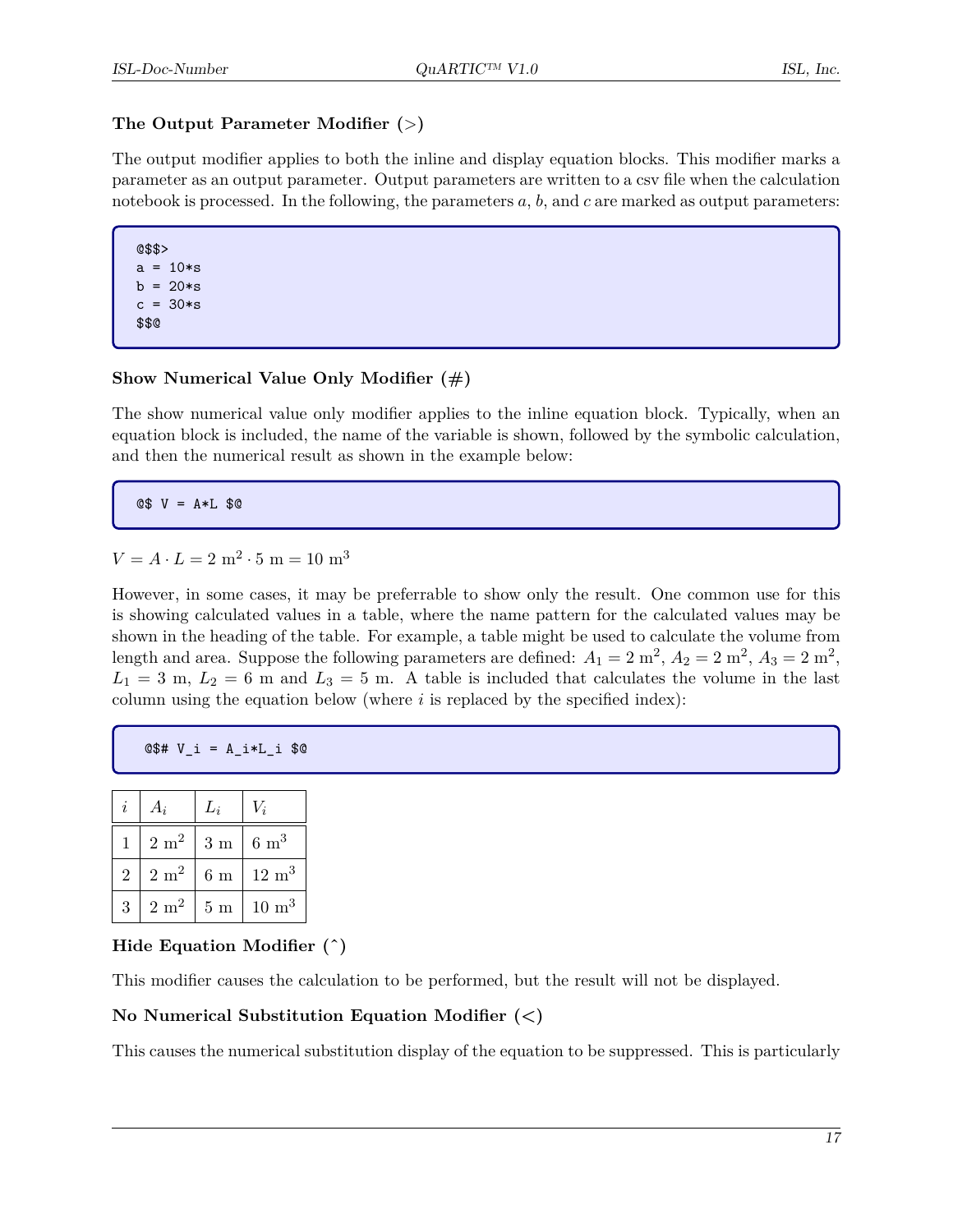useful when QuARTIC fails to recognize that an equation has no symbolic variables. In this case, the numerical equation can be printed twice, so this option can be used to suppress the exteraneous printed equation.

@\$\$<  $x = \sin(30*deg)/2$ \$\$@

$$
x = \frac{\sin(30 \text{ deg})}{2} = 0.25\tag{2.4.10}
$$

#### **The Single Line Equation Modifier (1)**

When a display equation block is included in a document, then the equation is typically represented on 3 lines. The first line shows the symbolic representation of the equation. The second line shows the equation with values inserted, and the third line shows the final value. Sometimes all three of these will fit on a single line. The 1 modifier causes the equations within the block to be represented on a single line. For example, suppose that  $x = 2$  m and  $y = 2$  m. The following equation is relatively short, but gets spread across 3 lines:

 $Q$$r = (x^2 + y^2)^0.5$  \$\$0

$$
r = (x2 + y2)0.5
$$
  
=  $((2 \text{ m})2 + (2 \text{ m})2)0.5$   
= 2.8284 m (2.4.11)

The equation is represented more compactly with the '1' modifier.

 $@$ \$\$1 r =  $(x^2 + y^2)$  0.5 \$\$0

$$
r = (x^{2} + y^{2})^{0.5} = ((2 \text{ m})^{2} + (2 \text{ m})^{2})^{0.5} = 2.8284 \text{ m}
$$
\n(2.4.12)

#### **The No Equation Label Modifier (-)**

By default, display equations include an equation number. This is useful if one wishes to reference the equation in another part of the document. However, some equations may be local and temporary in nature, and it may be desirable to exclude an equation number. The '-' modifier eliminates the equation number from equations contained in the block. For example the following equations include no equation number: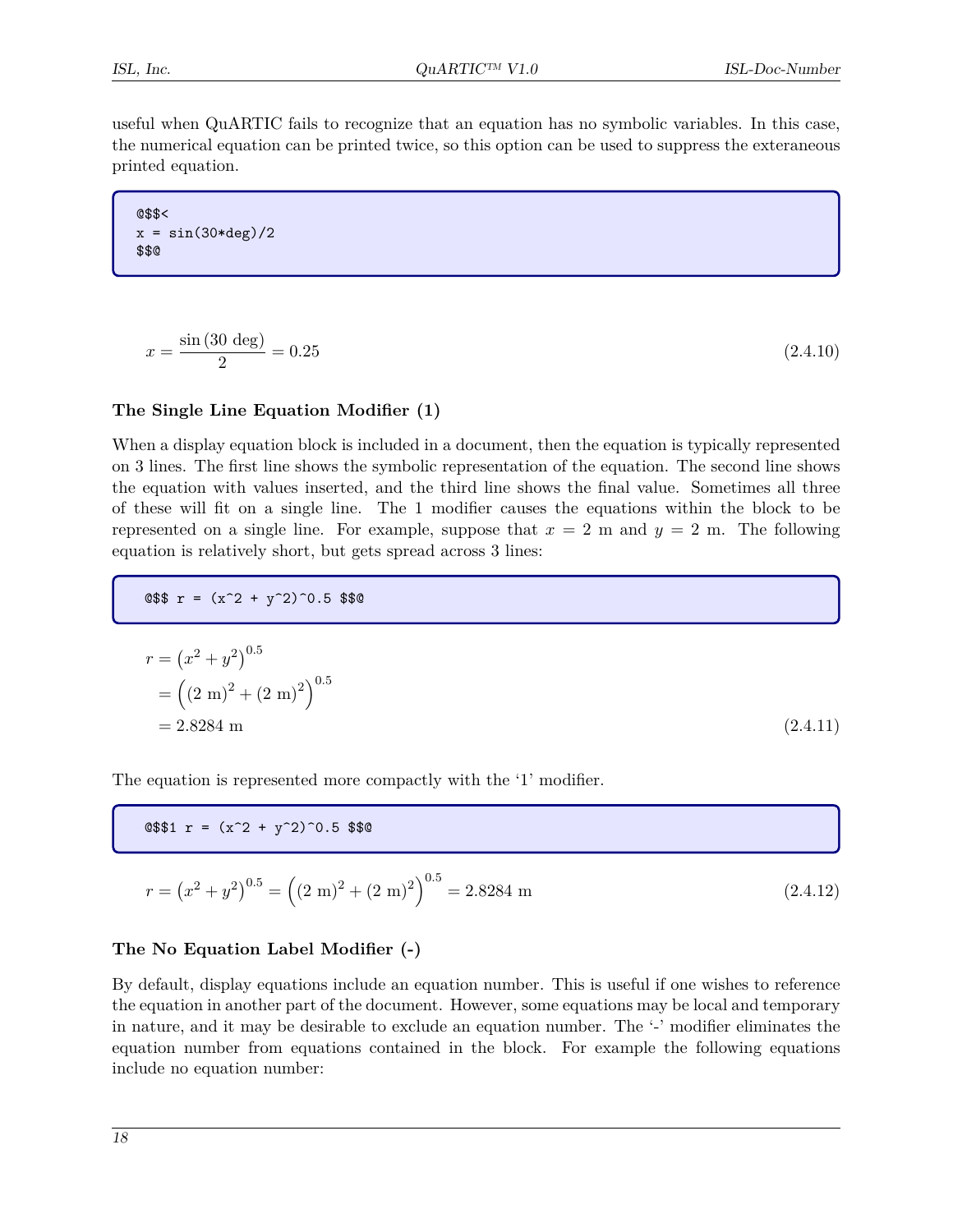@\$\$  $x = 5$  $y = 3$ \$\$@

 $x = 5$ 

## $y = 3$

#### **The Hide Equation Modifier (ˆ)**

The hidden equation modifier causes the equations in the block to be calculated, but no result is shown in the document. The -H command line option causes hidden equations in the document to be displayed.

<span id="page-23-0"></span>**2.4.2.2.3 Equation Style** In some cases, it is convenient to override equation modifiers. For example, a long equation might be included in a block of short equations. It makes sense to use the single line equation modifier (1). But it might be necessary to override this for one (or more) equations. Another example, is a block of equations where all the equations are output parameters  $(>)$  with exception of one to two equations. It is convenient to be able to modify the behavior on these equations.

Given a variable param, the following methods are available to override the modifiers:

- 'param.save = false' indicates that are parameter is not an output parameter and overrides the output parameter modifier  $(>)$ . This must come within the equation block AFTER the parameter equation. This is not required to come immediately after, but must be within the same equation block.
- 'param.save = true' marks the parameter as an output parameter when the output parameter modifier is NOT used. This is useful if an output parameter is included in a block of multiple equations that are not output parameters. This must come in the equation block after the parameter equation.
- 'param.save = false' will mark the equation as a multiline equation. This will override the single line equation modifier (1). This must be included after the parameter equation.
- 'param.style.one = true' will mark the equation as a single line equation when the single line equation modifier is not used. This must be specified after the parameter equation.
- 'param.style.after = [[latex]]' is used to change the latex that comes after each equation. By default the command EqnSkip is inserted, which is used to insert negative vertical space so that equations are grouped closer together. Note that the EqnSkip command should be defined at the top of the latex document.

The following can be set to modify the value for all equations within the equation block that follow the given command. This will not affect parameters where the value is set explicitly for the parameter.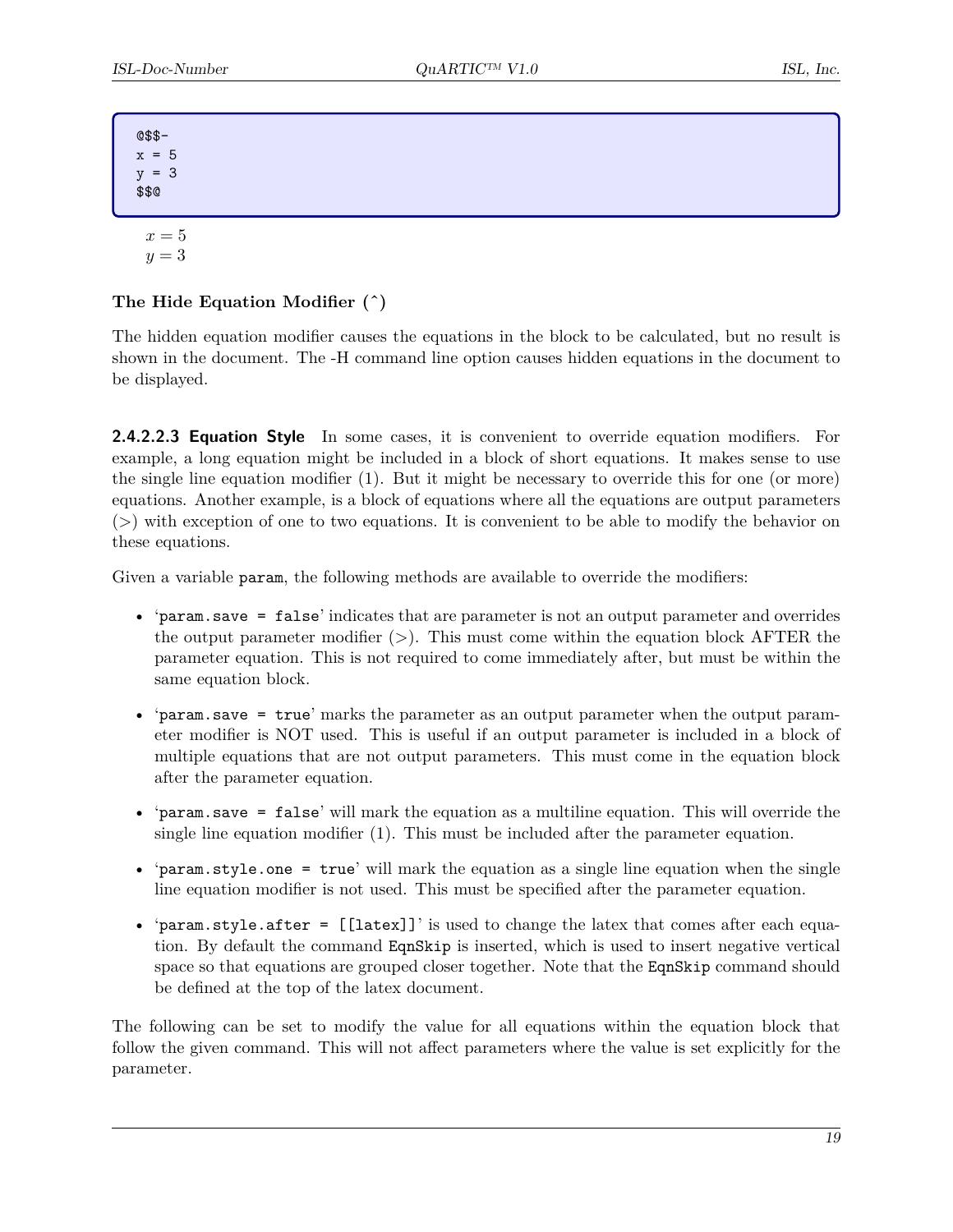- 'style.one = value'
- 'style.save = value'
- 'style.after = [[latex]]'

The following is an example of the one property with the single line property disabled for the last equation:

```
@$$1-
R = 10*m -- Cylindircal Annulus Outer Radius
Th = 0.5*m -- Anulus Thickess
r = R-Th -- Annulus Inner Radius
h = 20*m -- Cylindrical Annulus height
Vol = h*Pi*(R^2 - r^2) -- Volume of Cylindrical Annulus
Vol.style.one = false
SA = h*2*Pi*(R+r) + 2*pi*(R^2-r^2) -- Surface Area
SA.style.one = false
$$@
```
OR

```
@$$1-
R = 10*m -- Cylindrical Annulus Outer Radius
Th = 0.5*m -- Anulus Thickess
r = R-Th -- Annulus Inner Radius
h = 20*m -- Cylindrical Annulus height
style.one = false
Vol = h*Pi*(R^2 - r^2) -- Volume of Cylindrical Annulus
SA = h*2*Pi*(R+r) + 2*pi*(R^2-r^2) -- Surface Area$$@
```

```
\pi = 3.1415R = 10 m
Th = 0.5 m
r = R - Th = 10 m - 0.5 m = 9.5 m
h = 20 m
Vol = h \cdot \pi \cdot (R^2 - r^2)= 20 \text{ m} \cdot 3.1415 \cdot \left( (10 \text{ m})^2 - (9.5 \text{ m})^2 \right)= 612.59 m<sup>3</sup>
SA = h \cdot 2 \cdot \pi \cdot (R+r) + 2 \cdot \pi \cdot (R^2 - r^2)= 20 \text{ m} \cdot 2 \cdot 3.1415 \cdot (10 \text{ m} + 9.5 \text{ m}) + 2 \cdot 3.1415 \cdot ((10 \text{ m})^2 - (9.5 \text{ m})^2)= 2511.6 m<sup>2</sup>
```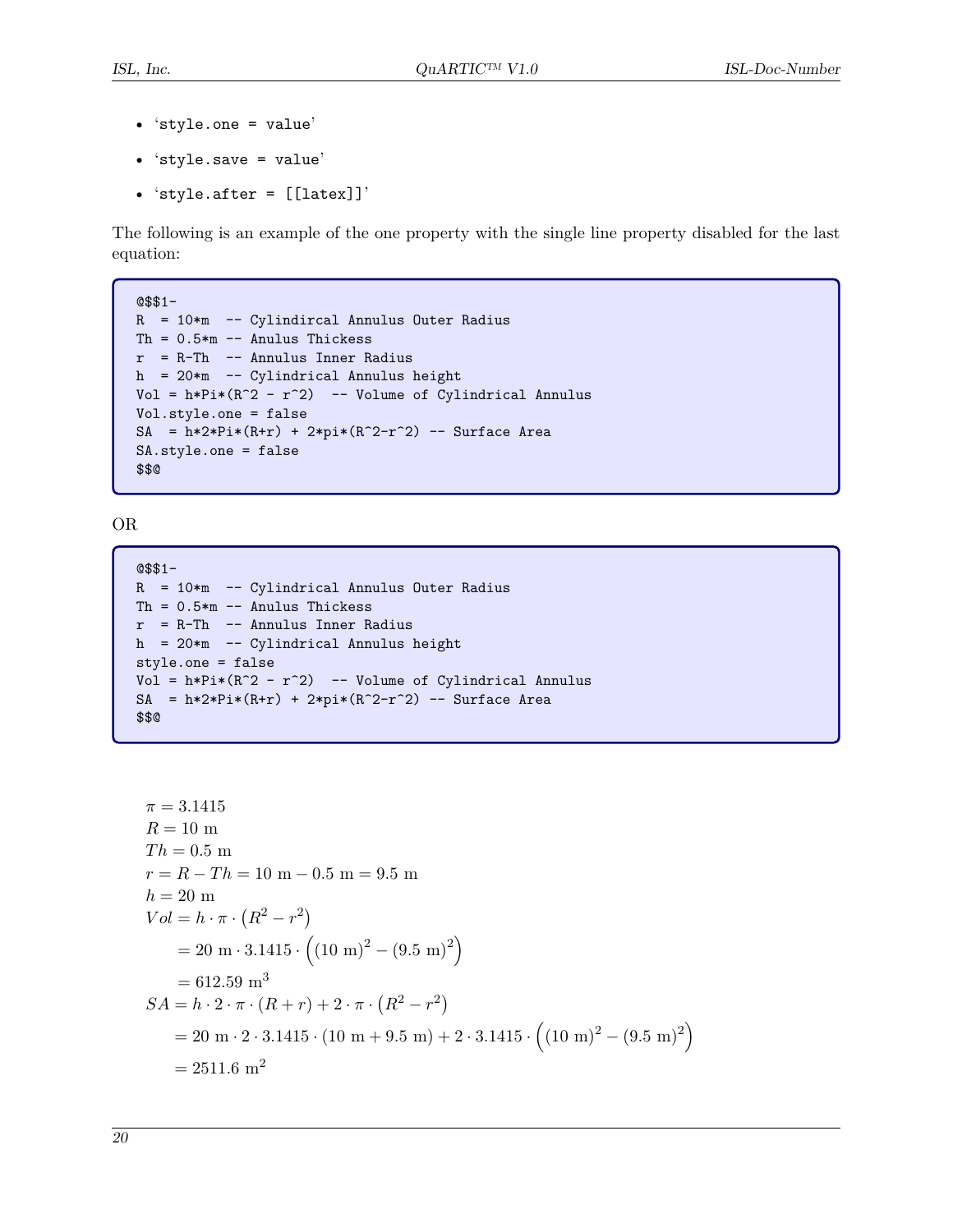<span id="page-25-0"></span>**2.4.2.2.4 Inserting latex between equations** To insert arbitrary latex between equations, the latex([[<latex to insert>]]) command may be used within the equation block. Note that if this is done, the default latex placed after the equation may need to be changed for formatting to work correctly.

```
@$$1-
a = 14a.style.after = [[]]
latex([[Comment between equations.
Note that this can be multiline.]])
b = 12$$@
```
 $a = 14$ 

Comment between equations. Note that this can be multiline.

 $b = 12$ 

<span id="page-25-1"></span>**2.4.2.2.5 Handling Long Equations** Sometimes equations are quite long, and need to be split across multiple lines when they are shown in the document. A special brk(mode) command is available for use in equations to specify where breaks are to occur. The mode parameter may have the values:

- 'symbolic' (in quotes) to indicate that only the symbolic equation should break to the next line at the location.
- 'value' (in quotes) to indicate that only the equation with numerical values inserted should break to the next line at this location.
- No value to indicate that the equation should break for both the symbolic and numerical equation.

Note that there are some places within an equation where breaks are not allowed (such as within a parenthesized block, or within terms contained in a fraction). Placing a break in such locations will cause errors when trying to convert the latex file to a PDF document. Below is an example of an equation with a long symbolic representation. Thus, the symbolic representation needs to have a break. The equation with valies substituted fits on a single line, so only the symbolic equation includes a break.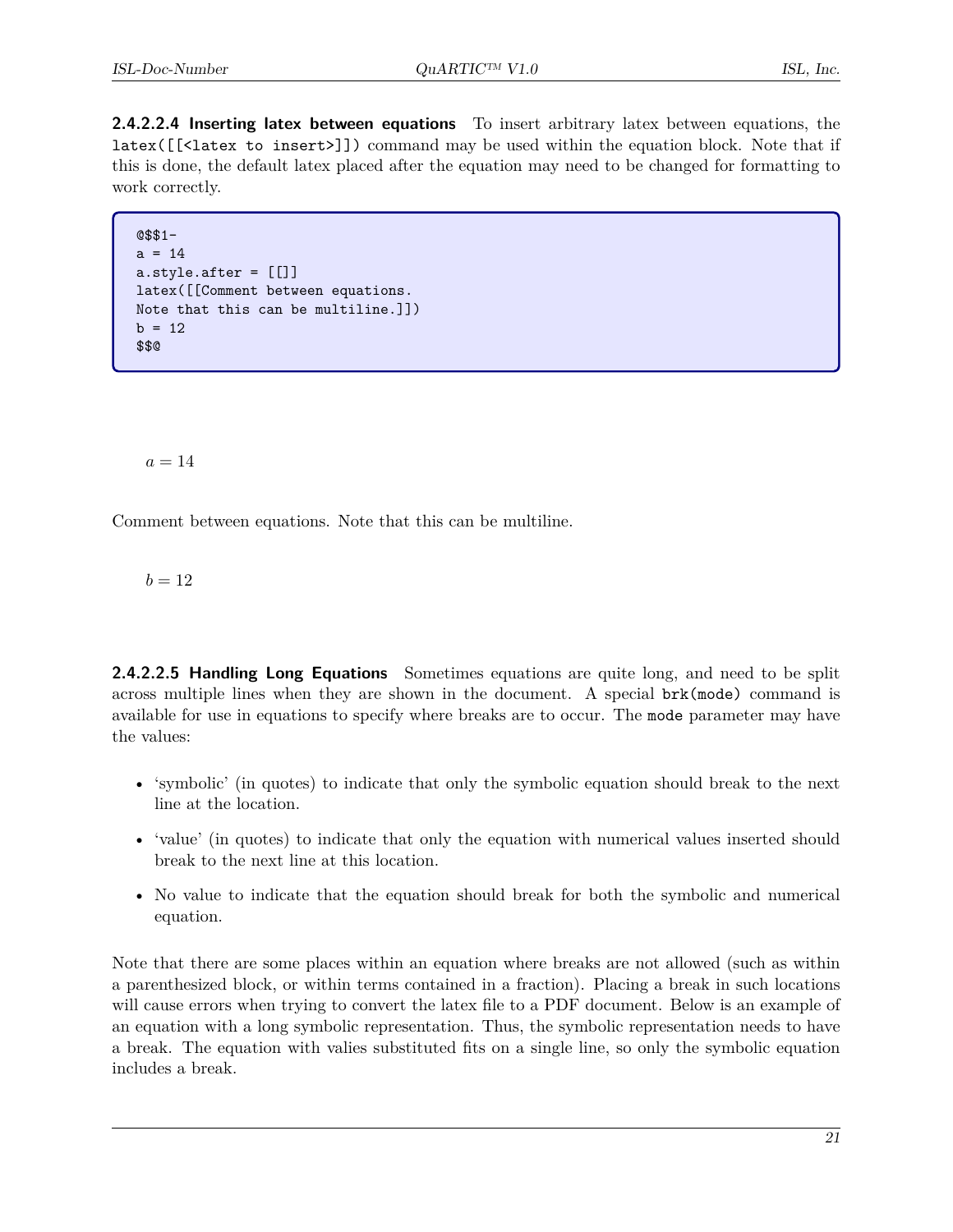| $@$$-$                       |                                                               |
|------------------------------|---------------------------------------------------------------|
| Length x $101 = 100*m$       |                                                               |
| Length_x_102 = $50*m$        |                                                               |
| Length x $103 = 60 \times m$ |                                                               |
| $Length_x_104 = 80*m$        |                                                               |
| Length_x_105 = $120*m$       |                                                               |
| Length x $106 = 50 \times m$ |                                                               |
|                              | Length_total = $(Length_x_101 + Length_x_102 + Length_x_103$  |
|                              | + Length_x_104 + Length_x_105):brk('symbolic') + Length_x_106 |
| \$\$0                        |                                                               |

 $Length_{x.101} = 100 \text{ m}$  $Length_{x,102} = 50 \text{ m}$  $Length_{x,103} = 60$  m  $Length_{x.104} = 80$  m  $Length_{x,105} = 120 \text{ m}$  $Length_{x.106} = 50$  m  $Length_{total} = Length_{x.101} + Length_{x.102} + Length_{x.103} + Length_{x.104} + Length_{x.104}$  $+ Length_{x,106}$  $= 100~\mathrm{m} + 50~\mathrm{m} + 60~\mathrm{m} + 80~\mathrm{m} + 120~\mathrm{m} + 50~\mathrm{m}$  $= 460 \text{ m}$ 

#### <span id="page-26-0"></span>**2.4.2.3 Comment Blocks**

Template comment blocks are text that is excluded from the final Latex document.

# A '#' symbol at the start of the line indicates a comment line @# This is a comment block, which can span multiple lines. #@

#### <span id="page-26-1"></span>**2.4.3 Including External Template Files**

In some cases, it is useful to break documentation into multiple files. QuARTIC™ has the ability to include external template files in a template file. This can be useful for keeping the size of files manageable for large documents. As a simple example, consider a file called 'test.tmp' that contains the following text:

```
This text comes from 'test.tmp'.
@$$ x=1 $$@
```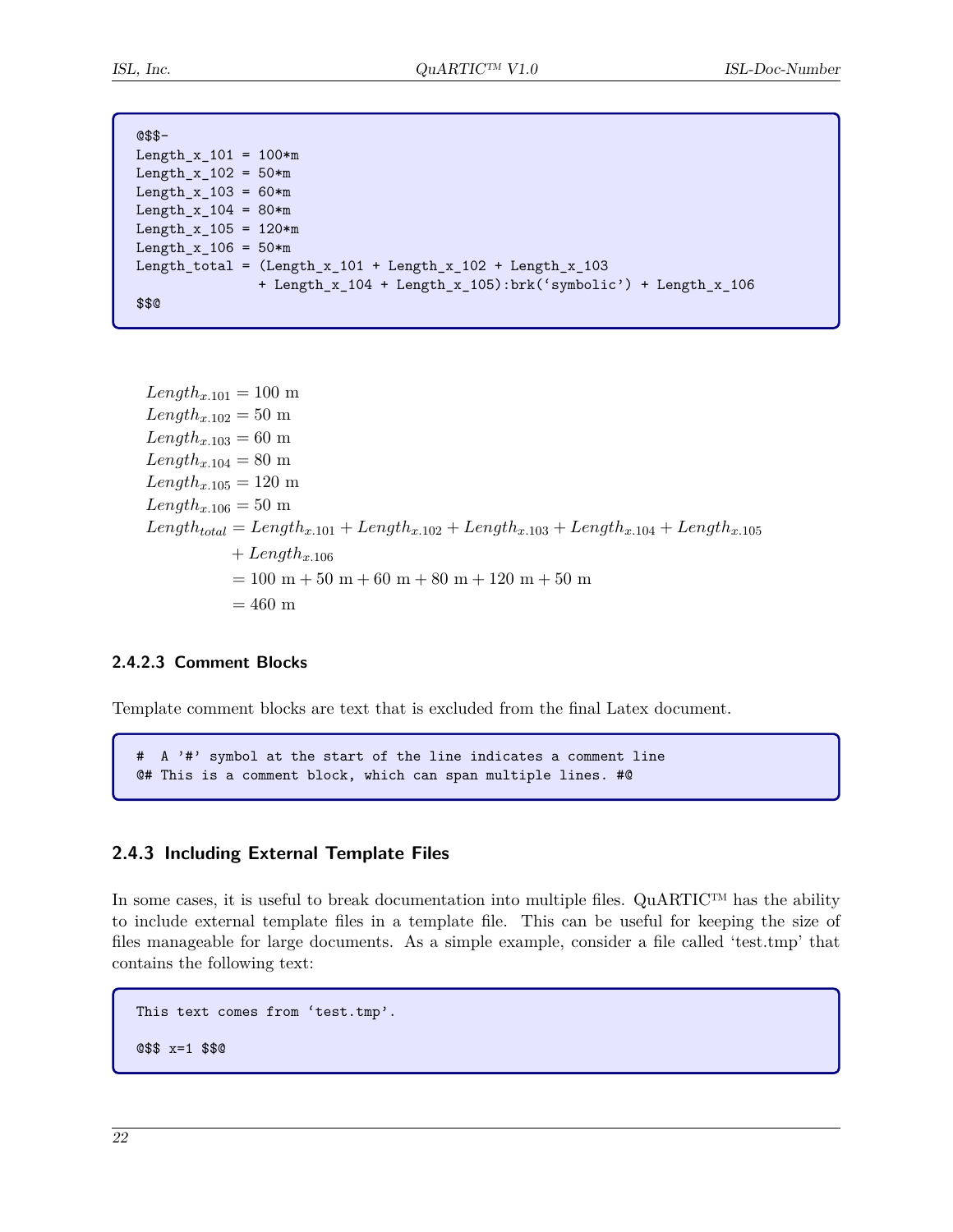The template file can be included via the 'include' function as follows, with the result shown afterward:

@[ include("test.tmp") ]@

This text comes from 'test.tmp'.

 $x = 1$  (2.4.13)

#### <span id="page-27-0"></span>**2.4.4 Dynamic Template Functions**

The template file may contain sections that have a standard format, but document different data. QuARTIC™ has the ability to include functions which can be used to make portions of the document into macros that are expanded with data that is passed to the function. This can be used for simple parts of a document that are repeated frequently, or for large and complex sections. Note that macro functions can be included in the base document, or as external template files that act like libraries which may be useful in multiple documents.

As a simple example, consider the following function which receives a variable which is a list and generates an enumerated list from the items:

```
@ function makeList(items)
Here are the list items:
\begin{enumerate}
@ for i, item in ipairs(items) do
  \item @[= item]@
@ end
\end{enumerate}
@ end
```
This can be called with a list of items as follows with the results shown afterward:

@ makeList({'First item', 'Second item', 'Third item','And so on'})

Here are the list items:

- 1. First item
- 2. Second item
- 3. Third item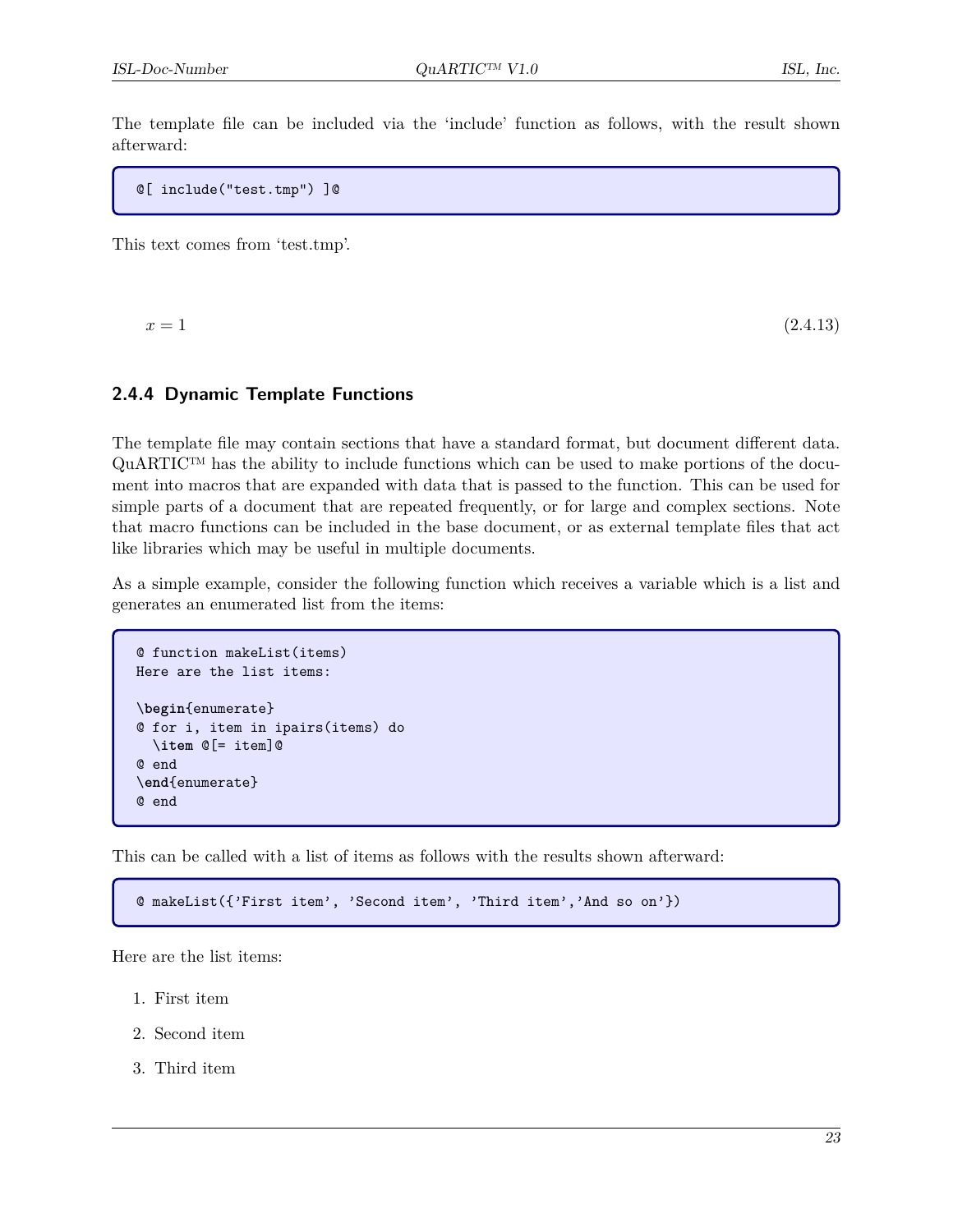4. And so on

#### <span id="page-28-0"></span>**2.4.5 Including Callbacks**

For more complex sections that are rendered as macros, it is common to need to insert customized content. Consider an example case. The input for a pipe component for an analysis code is being documented. A macro called 'PipeDoc' is created that is passed a data structure with pipe inputs. An input called 'ID' is included that gives a pipe ID number, and an input called 'length' is available that is an array of pipe segment lengths in meters which will be shown in a table. The function might look something like the following (note that indentation is included for readability, but is not required in actual document):

```
@ function PipeDoc(cmp)
  @[ try("PipeLen" .. cmp.ID) ]@
 For pipe number @[= cmp.ID]@, the cell lengths are:
  \begin{tabular} {c c}
    \hline
    Cell \forall & Length (m) \setminus\hline
    @# LOOP THROUGH THE CELL LENGTHS #@
    @[ for i, length in ipairs(cmp.length) do ]@
      @[=i]@&@[=length]@ \ \wedge@[ end ]@
  \end{tabular}
  [Additional pipe info documented here]
@ end
```
If the function is called, and the callback macro is not defined, then the callback will be skipped and the rest of the content wil be rendered as shown below:

```
@ PipeDoc({ID=2, length={1,3,2,4}})
```
For pipe number 2, the cell lengths are:

|   | Cell $\#$ Length (m) |
|---|----------------------|
| 1 | 1                    |
| 2 | 3                    |
| 3 | $\overline{2}$       |
| 4 |                      |
|   |                      |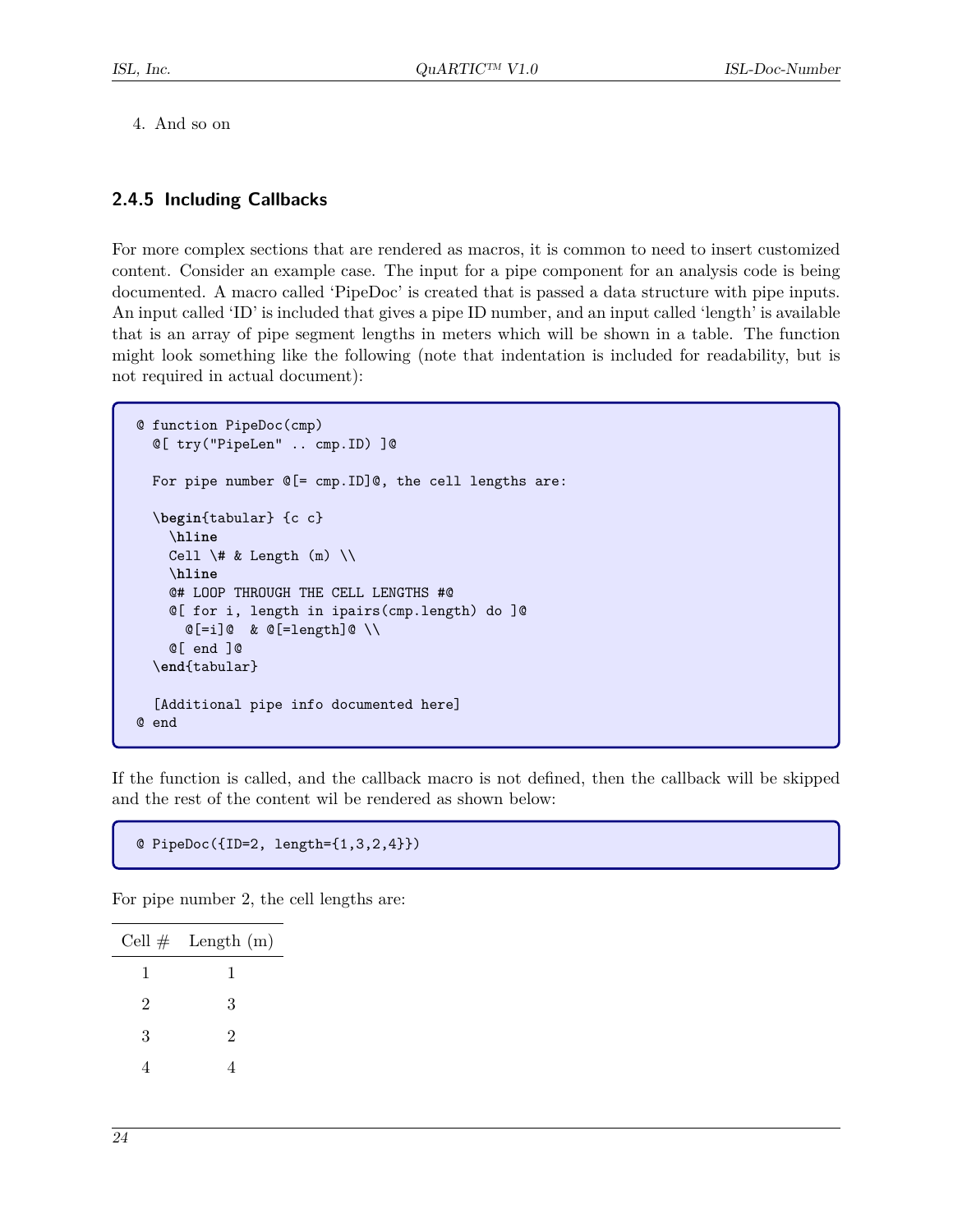[Additional pipe info documented here]

If the function 'PipeLen2' is defined before 'PipeDoc' for component 2 is called, then the callback function will be called and included in the documentation as shown below:

```
@ function PipeLen2()
 For pipe 2, the pipe lengths are calculated as:
  @$$
 L2_1 = 1L2 2 = 3
 L2_3 = 2L24 = 4$$@
@ end
@ PipeDoc({ID=2, length={1,3,2,4}})
```
For pipe 2, the pipe lengths are calculated as:

| $L2_1 = 1$ | (2.4.14) |
|------------|----------|
| $L2_2 = 3$ | (2.4.15) |
| $L2_3 = 2$ | (2.4.16) |
| $L2_4 = 4$ | (2.4.17) |

For pipe number 2, the cell lengths are:

|                | Cell $\#$ Length (m) |
|----------------|----------------------|
| 1              | 1                    |
| $\overline{2}$ | 3                    |
| 3              | $\overline{2}$       |
|                |                      |

[Additional pipe info documented here]

#### <span id="page-29-0"></span>**2.4.6 Lua Function Available in Template File**

As with standard Lua, a template can access function in an external lua file by using the require command to load the module. However, a few functions, shown in the table below, are available by default.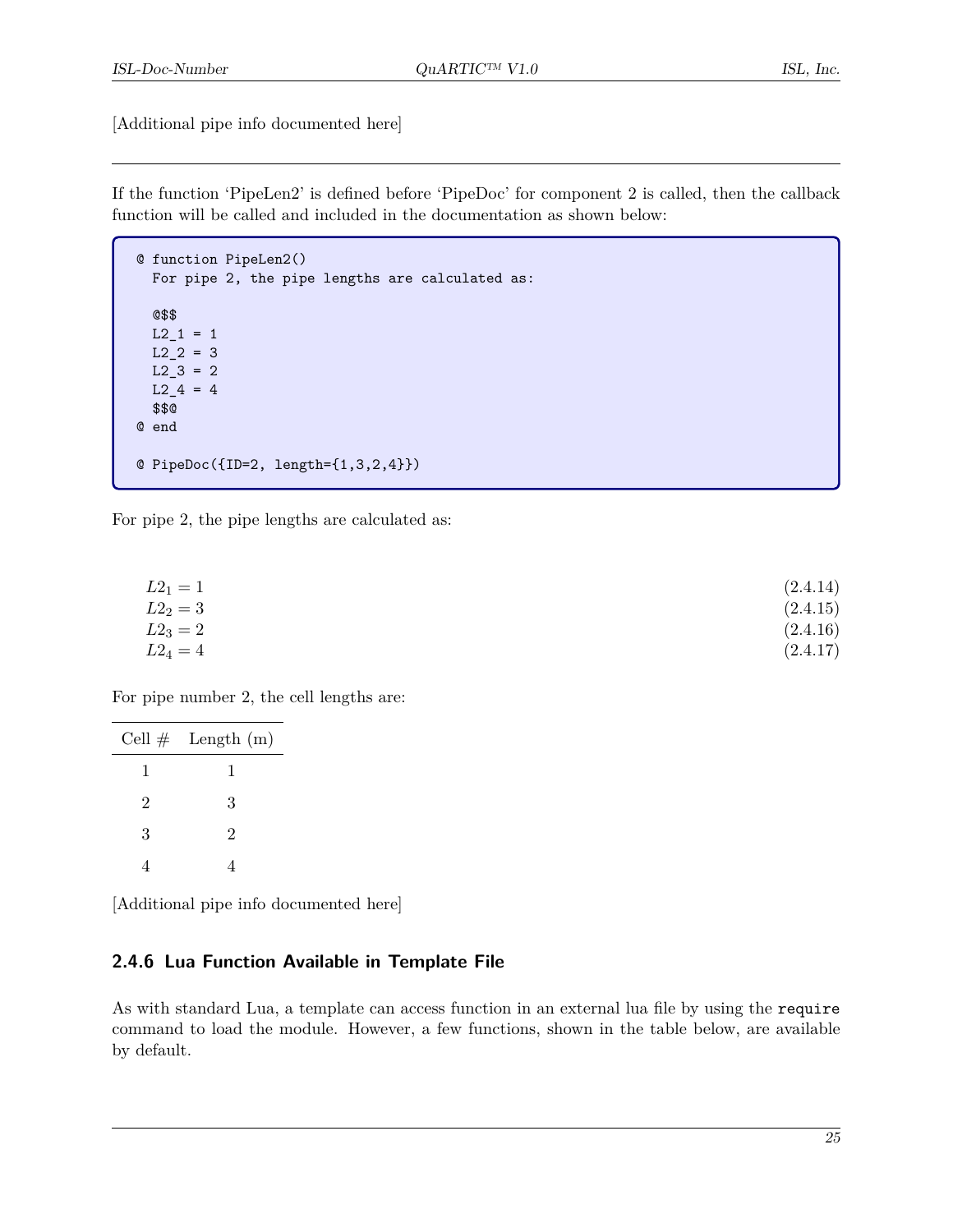| <b>Function</b>    | Description                                                                                                                                                                                                          |
|--------------------|----------------------------------------------------------------------------------------------------------------------------------------------------------------------------------------------------------------------|
| isParam(var)       | Check whether a variable is a Param object. Param objects are specified<br>in an external input file or are generated via equations or may be created<br>with the Param method below.                                |
| isUnit(var)        | Check whether a variable is a Unit object. Several unit variables are<br>predefined and can be used in equations to get unit consistency.                                                                            |
| latesEsc(text)     | Write a string as latex, converting special symbols so that they print in<br>latex. For example, the symbols $\hat{\mathcal{S}}, \{\,\},\, \{\,\},\, \Pi$ , and are converted to a form<br>where they are printable. |
| markOutputParams   |                                                                                                                                                                                                                      |
| Param              |                                                                                                                                                                                                                      |
| ParamDefaultFields |                                                                                                                                                                                                                      |
| ParamNameMap       |                                                                                                                                                                                                                      |
| util               | This is actually a module with several functions available.                                                                                                                                                          |

| Table 2.8: Functions Available by Default |  |  |  |  |
|-------------------------------------------|--|--|--|--|
|-------------------------------------------|--|--|--|--|

#### <span id="page-30-0"></span>**2.4.7 Lua Objects**

This section discusses Lua objects that are specifically created for use in QuARTIC™.

#### <span id="page-30-1"></span>**2.4.7.1 Param Object**

Param objects are the basic building blocks of symbolic calculation in QuARTIC™. When a parameters database is loaded from a set of parameters database files (Section [2.3\)](#page-10-1), the parameter items specified in the parameters database are converted to Param objects which can then be used in equation blocks (Section [2.4.2.2\)](#page-19-0) in the template file(s) (Section [2.4\)](#page-15-2). As new parameters are calculated in equation blocks, these can also be used in calculations in the document.

Param may have any of the properties specified for the parameter command in Section [2.3.](#page-10-1) Not all of these are required and not all are meant for direct use in a document. Some derived properties are defined that are intended use instead. Consider the following example parameter with value '10.12345' (4 signifiant digits are kept):

<span id="page-30-2"></span>
$$
P_i = 10.12 \text{ MPa} \tag{2.4.18}
$$

Below is a list of the Param properties and methods with a description and usage example: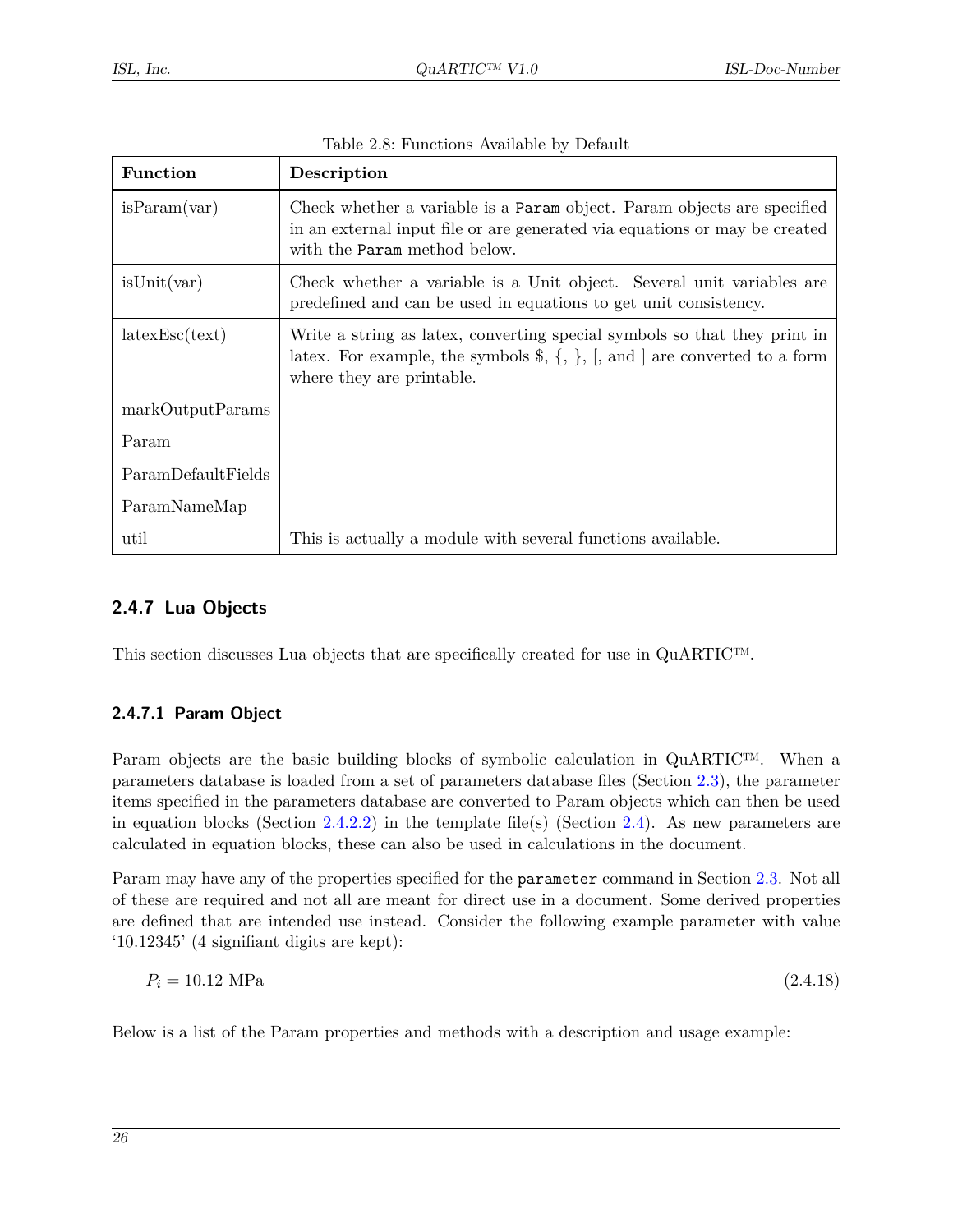| Name    | Usage                         | Result                         | Description                                                                                                                                                                                                                                                                                                                                                  |
|---------|-------------------------------|--------------------------------|--------------------------------------------------------------------------------------------------------------------------------------------------------------------------------------------------------------------------------------------------------------------------------------------------------------------------------------------------------------|
| cite    | $@[=P_i.cite]@$               | Equation $(2.4.18)$            | Provide a reference for the<br>specified item. This may be<br>a bibliography reference or<br>an equation reference.                                                                                                                                                                                                                                          |
| citeloc | $@[=P_i.citedoc]@$            | Equation $(2.4.18)$ on page 26 | Provide a reference for the<br>specified item with the lo-<br>cation.                                                                                                                                                                                                                                                                                        |
| fmt     | $Q[ P_i . fmt = "\, 0.2f" ]@$ |                                | This sets the format of<br>a parameter based on the<br>Lua 'string.format()' com-<br>If the format is<br>mand.<br>not set explicitly, a default<br>format will be used. The<br>'fmt' value is typically not<br>printed in the document.<br>This may also be used in<br>an equation block after the<br>variable has been assigned<br>a value via an equation. |
| num     | $@[=P_i.num]@$                | 10.12345                       | Get the numerical value<br>of the param object with-<br>out units. Since this is a<br>numerical value, the value<br>will not be formatted if<br>'P_i.num' is printed.                                                                                                                                                                                        |
| numstr  | $@[=P_i.numstr]@$             | 10.123                         | Show the formatted numer-<br>ical value without units.                                                                                                                                                                                                                                                                                                       |
| save    | $Q[ P_i.save = true ]$        |                                | Marker that indicates that<br>a parameter will be used<br>in an external file (i.e., a<br>TRACE input file).                                                                                                                                                                                                                                                 |
| show    | $@[=P_i.show]@$               | $P_i = 10.123 \text{ MPa}$     | Show the variable and the<br>associated value with units.<br>Note that the value is auto-<br>matically encapsulated in \$<br>characters.                                                                                                                                                                                                                     |

| Table 2.9: Param Object Properties and Methods |
|------------------------------------------------|
|                                                |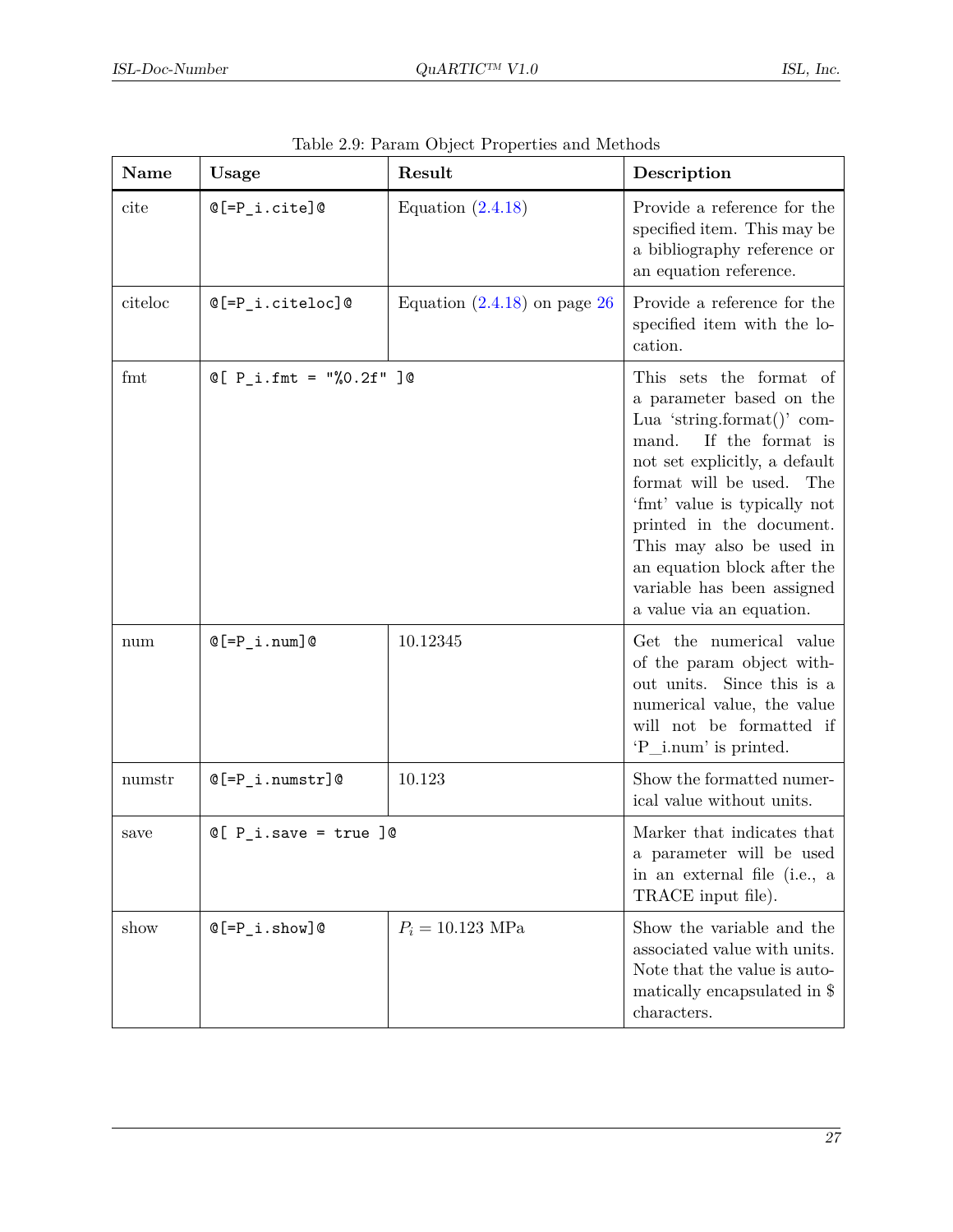| <b>Name</b> | Usage                 | Result                            | Description                                                                                                                               |
|-------------|-----------------------|-----------------------------------|-------------------------------------------------------------------------------------------------------------------------------------------|
| tblciteloc  | $@[=P_i.tblciteloc]@$ | Equation $(2.4.18)$<br>on page 26 | Display the citation and lo-<br>cation in a table cell. Break<br>the citation and location<br>into separate lines (for com-<br>pactness). |
| tex         | $$@[=P_i.tex]@$$      | $P_i$                             | Displays the latex represen-<br>tation of the variable. Note<br>that $\frac{1}{2}$ is required around<br>the value.                       |
| texstr      | $@[=P_i.texstr]@$     | $P_i$                             | Same as the 'tex' value, but<br>automatically<br>surrounds<br>value with \$.                                                              |
| units       | $@[=P_i.units]@$      | MPa                               | Show the param units. Pa-<br>rameters are not required<br>to have units however.                                                          |
| val         | $$@[=P_i.va1]@$$      | 10.123 MPa                        | Get the units object (value)<br>and units). The \$ equa-<br>tion marker must be in-<br>cluded around parameters<br>with units.            |
| valstr      | $@[=P_i.valstr]@$     | $10.123$ MPa                      | Print the formatted value<br>and units as a formatted<br>string. \$ is automatically<br>added to the printed value.                       |

|  | Table 2.9: Param Object Properties and Methods (continued) |  |  |
|--|------------------------------------------------------------|--|--|
|--|------------------------------------------------------------|--|--|

#### <span id="page-32-0"></span>**2.4.7.2 Array Param Objects**

In addition to representing single values, a Param object can represent a one or two dimensional array.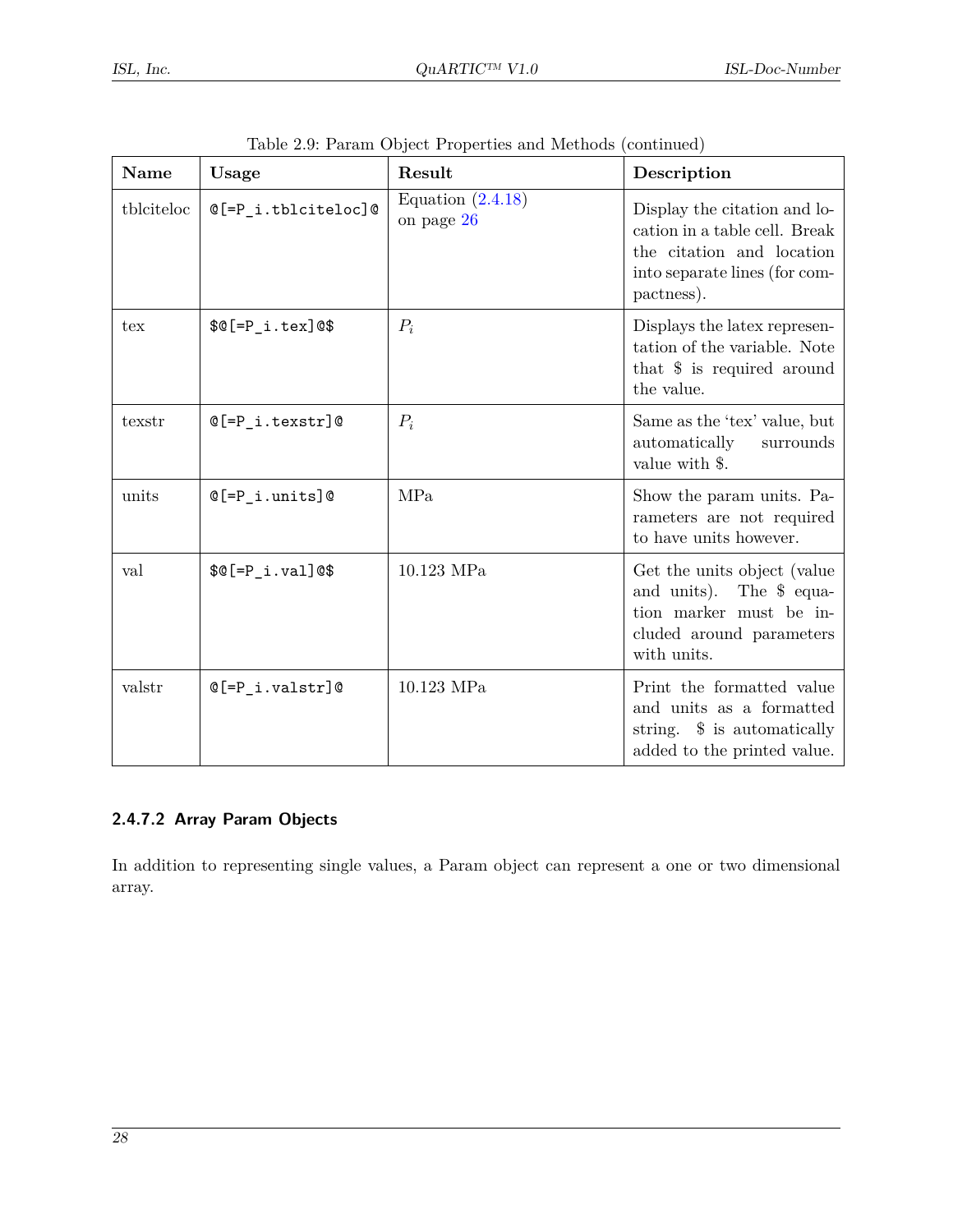# <span id="page-33-0"></span>**3 Debugging QuARTIC Template Errors**

In order to effectively debug QuARTIC errors, it is useful to understand how QuARTIC generates a document. When QuARTIC is run to process a template file, a few steps occur:

- 1. QuARTIC processes the template file and converts it to a Lua script file. The name of the template file, and the location of the template file folder are specified via the command line. The Lua script file that is generated is then saved the the folder containing the QuARTIC scripts in a folder named 'tmp'.
- 2. QuARTIC then runs the Lua script to generate a lateX file that is ready for processing. This is placed in the output folder specified on the command line, and has the same name as the original template file.
- 3. At this point QuARTIC exits, and latex is called to process the file that was generated.

Errors are reported during stages 2 and 3. Template syntax errors, which can include things like using invalid Lua code, or fogetting to close a script block, are not generally noticed by the QuARTIC compiler, but will typically result in as error that is reported when the QuARTIC tries to run the Lua script file, or alternatively when latex is executed to generate the PDF document.

Errors that are reported by QuARTIC occur before latex is called, and latex will not be run if QuARTIC reports an error. QuARTIC will indicate a line number where the error occurred. The line number is a line number relative to the Lua script file that is generated by QuARTIC.

Latex errors are reported by the latex program that is used to process the latex file. Latex also reports line numbers for errors. In this case the line numbers are associated with the final latex document that is produced, and NOT the template file.

When fixing errors reported by QuARTIC, it is useful to have the template file and the Lua script file open. When fixing errors reported by latex, it is useful to have both the template file and the final generated latex file open for examination. Since the line numbers reported in the error are relative to the Lua script file or the final generated latex file, these files are useful to determining where in the template file to look to fix the problem. NOTE that errors MUST be fixed in the QuARTIC template file. Any changes to the Lua script file, or the generated latex file will be overwritten when QuARTIC is executed!

In general, when looking for errors reported in the Lua script file or in the latex file, it is useful to look at the line reported as well as at the few lines preceeding the error line. Often the error actually occurs on the line before the line reported. Note that both the Lua script file and the final latex contain text from the template file. The text surrounding the error is useful for determining the location of the error in the QuARTIC template file, so that the error can be located and fixed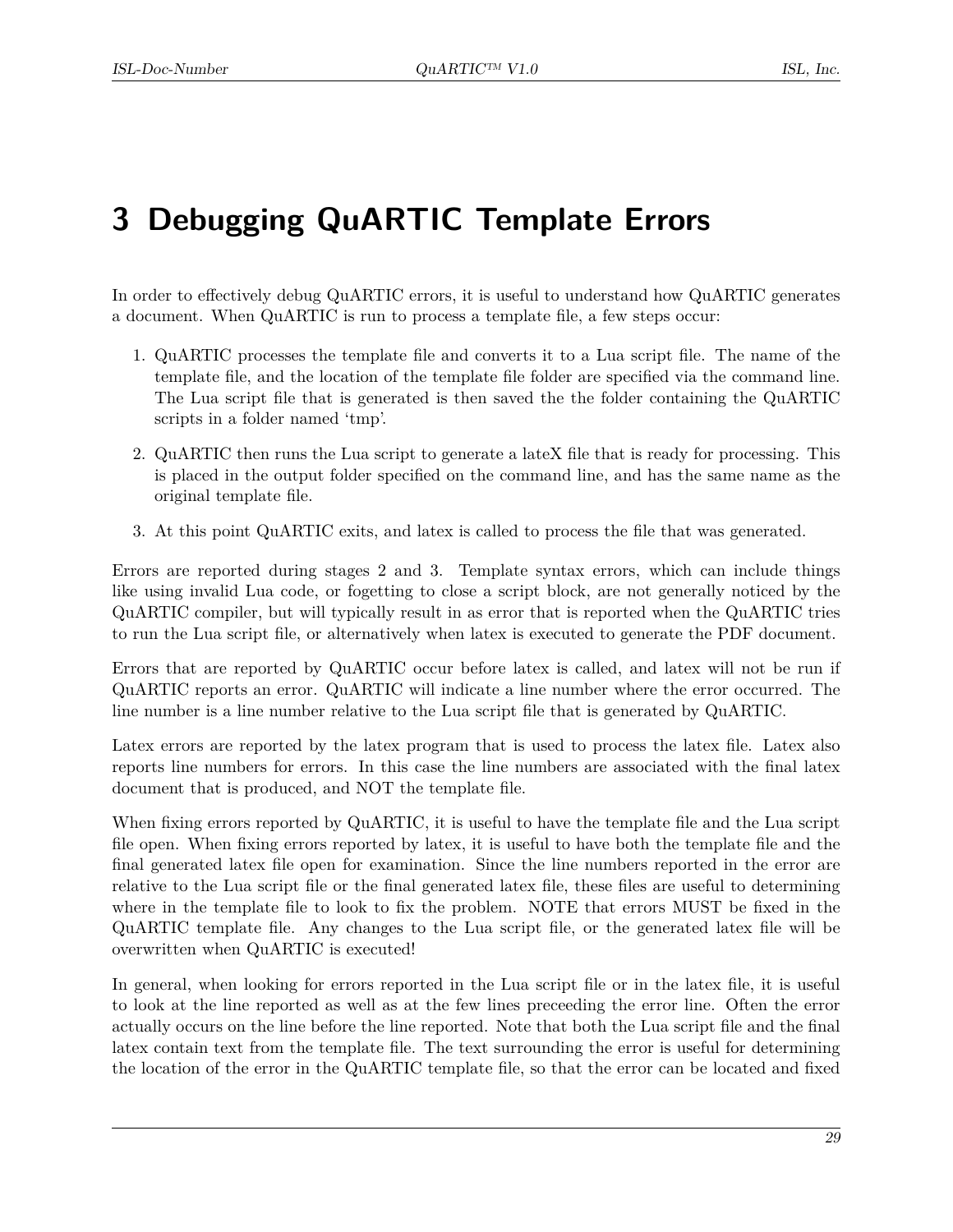in the template file.

Some knowledge of Lua syntax and latex syntax is useful when identifying errors. However, it is often sufficient to look for differences from other similar constructs in the script or generated latex document. Note that it is sometimes easier to spot errors in the QuARTIC template file. Other times, it is easier to spot errors in the Lua script file or the generated latex file.

## <span id="page-34-0"></span>**3.1 Example of Fixing Error Reported by Lua Script**

In the example below, a typo occurred where the function 'References' got replaced with the a call to a nonexistent function 's'. The example template code is shown below:

```
%===============================================================================
\chapter{Forces Description}
%===============================================================================
%===============================================================================
@[=? s() ]@
%===============================================================================
```
When this is executed QuARTIC reports the following error (note that latex does not run because QuARTIC failed to create the generated latex document):

```
----------------------
Generating Latex Files
----------------------
Writing '../../CalcNotebook/latex/HydroLoadsCalcNotebook.tex'
./tmp/HydroLoadsCalcNotebook.lua:1637: attempt to call global 's' (a table value)
```
The error is reporting that 's' is being 'called' as if it is a function, but it is not a function. Since an invalid function call is being made and QuARTIC fails. The contents of 'HydroLoadsCalcNotebook.lua' is shown with line numbers.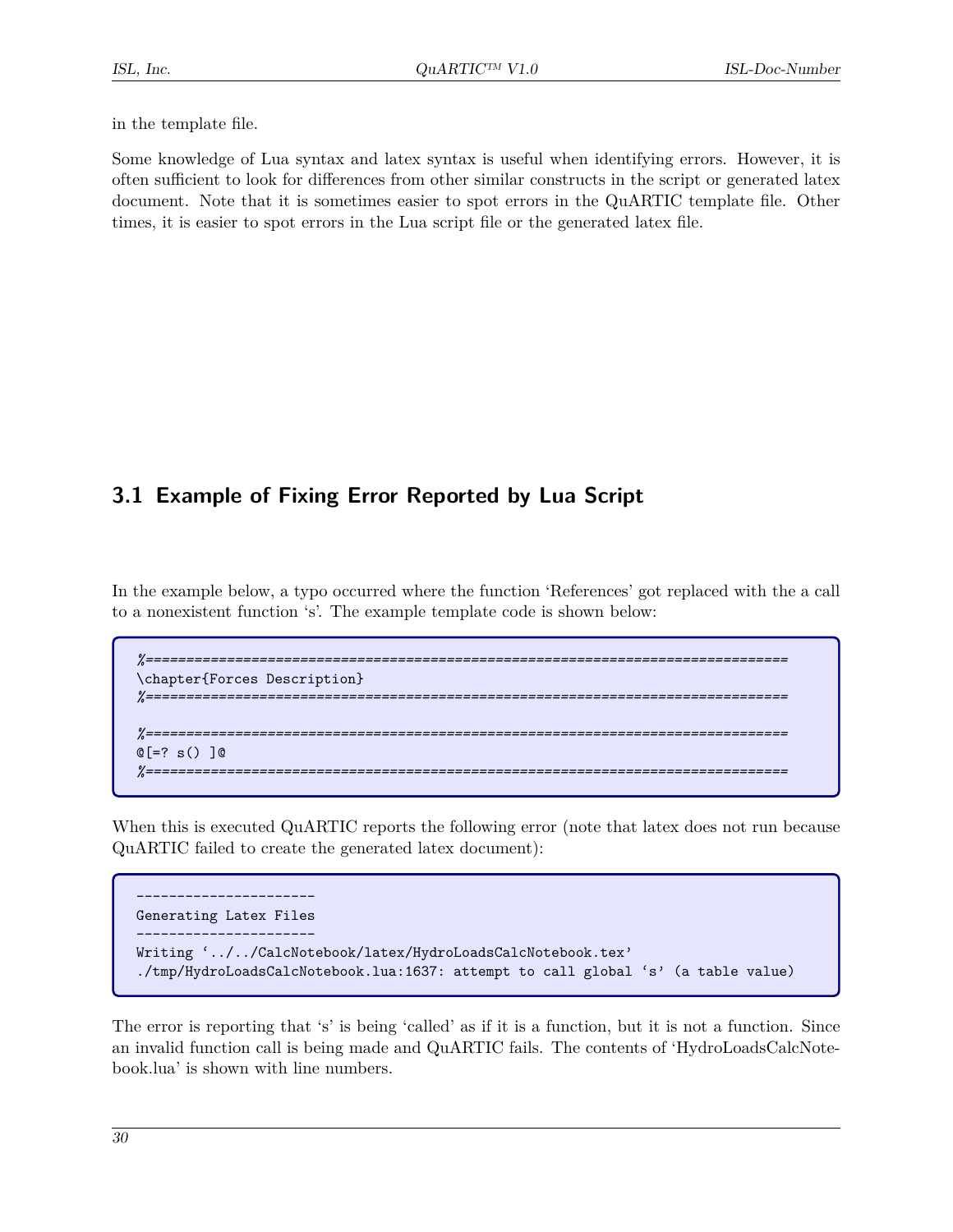```
1628 _ENV:_write_([[
1629
    %===============================================================================
1630 \chapter{Forces Description}
1631
    %===============================================================================
1632
1633
1634
    %===============================================================================
1635 ]])
1636 _ENV:_write_(function() return
1637 s() end)
```
On line 1637 we see 's()', which is the Lua syntax for calling a function named 's'. The lua code file has similarity to the template file, with some extra text added. This file generally gives enough context for you to do a text search in the QuARTIC template file to find where the error is occurring. In this case, there is no syntax error to fix - the function that is being called simply doesn't exist. At this point, you may recognize that something changed that you did not intend. Or maybe the function name is spelled wrong. If you don't recognize the change, assuming a source control tool such as SVN is being used to track changes to the file (which is highly recommended), it is useful to look and see if an unexpected change occurred in this location in the file. Fixing the error may be a simple matter of reverting the change to the file.

## <span id="page-35-0"></span>**3.2 Example of Fixing Error Reported by Latex**

After running QuARTIC, latex is used to process the file. The version of latex that QuARTIC has been tested with is lualatex. Latex prints a lot of information when processing files. Many things might look like errors, but typically most of the information is unimportant. It is usually just the final few lines that are important. Below is an example of an error reported by lualatex:

```
Underfull \vbox (badness 3525) has occurred while \output is active [9]
Underfull \vbox (badness 1496) has occurred while \output is active
    [10<./Figures/FigA6CrosbyLoopSeal.jpg>]
./HydroLoadsCalcNotebook.tex:500: Missing $ inserted.
<inserted text>
$
l.500
?
```
The '?' at the end is a latex prompt asking what you would like to do. Often you don't need to do anything other than close the window after you are done locating the error information. A couple lines above the '?' is 'l.500'. This indicates that the error was detected at line 500. Often the error